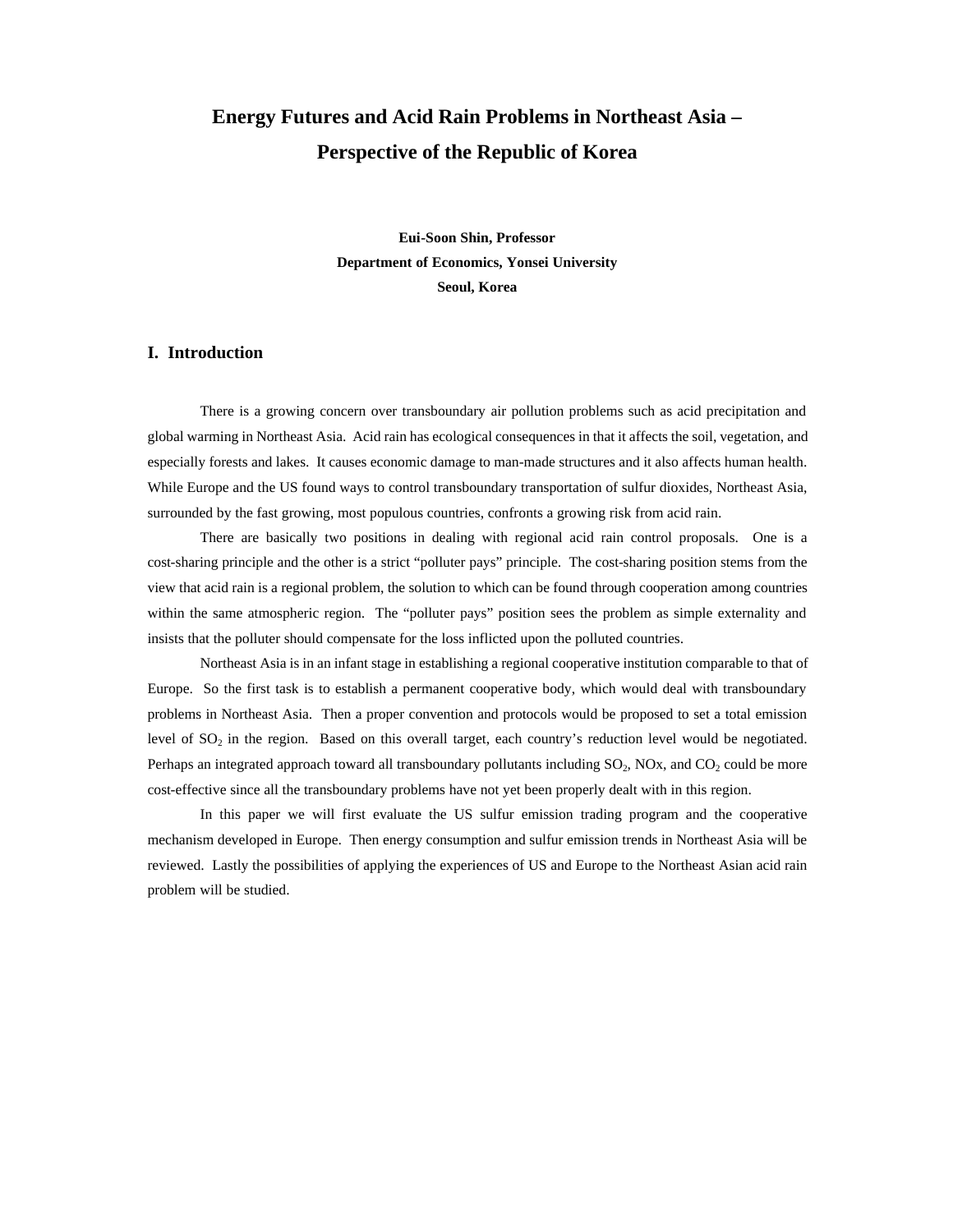# **II. Cooperative Mechanism to Control Sulfur Deposition in Western Countries**

## **1. US Sulfur Emission Trading Program**

#### **(1) Background and Objective**

On November 15, 1990, the US Clean Air Act Amendments became law. Title IV of this eleven-title Act contains the acid rain control program, which directly addresses the problems of long-range transport and transformation of air pollutants. The objectives of the acid rain program are to reduce the adverse impacts of acid deposition through a 10-million-ton reduction in annual  $SO_2$  emissions and a NOx reduction of around 2 million tons from the 1980 levels; and to achieve these reductions at the lowest costs by employing traditional methods and an emission allowance trading system (Klaassen, 1996, p.145). The outstanding features of the acid rain control program are its relative stringency and its market-based implementation scheme. The acid rain control program and its emissions allowance trading system provide an interesting case study in public policy development and offer useful lessons for the greenhouse gas debate. The emission trading scheme allows utilities to choose the most cost-efficient way to reduce emissions. Each allowance permits an emission unit to emit one ton of  $SO_2$  during or after a specific year. An allowance is defined as a limited authorization to emit  $SO_2$ . However, it does not constitute a property right and does not limit the authority of the US to terminate or limit such authorization (US Congress, 1990, pp. 2591-2592). The environmental community's support for emissions trading depends on the integrity of both the reduction targets and the trading system itself. The most important provision uniting the government with the environmentalists was the cap on total  $SO_2$  emissions. The "cap-cum-trading" deal forged an alliance that effectively disarmed acid rain control opponents and paved the way to the first acid rain control legislation and the first extensive market-based provisions in US environmental law (Kete, 1992, p. 83).

Although SO2 emissions in the United States had declined from their peak of 33 million tons in 1973 to 25.9 million tons in 1980, the 1990 Clean Air Act Amendments set a goal of further reducing  $SO_2$  by 10 million tons below the 1980 level to protect public health and the environment. Total  $SO_2$  emissions were around 23 million tons in 1985. In the same year, electric utilities emitted 16 million tons. The acid rain program establishes a national cap on the  $SO_2$  emissions of all utilities of 8.95 million tons/year. This is a reduction of around 10 million tons, comparable to the 1980 level of the electric utility emissions. This cap is to be implemented in two phases. Phase I started in 1995 and required the 110 highest emitting electric utility plants in 21 eastern and midwestern states to meet an interim ceiling of 5.7 million tons. Phase II began in 2000 and includes not only these 110 units but also smaller, cleaner plants throughout the US. With Phase II, a national cap of 8.95 million tons of SO<sub>2</sub> was placed on the number of allowances. Initial allowances are allocated for each year beginning in 1995. At the end of each year, each unit must hold allowances at least equal to its annual emissions. Furthermore, regardless of the number of allowances a unit holds, it is never entitled to exceed the ambient air quality standards for public health. The unit is free to buy the allowances, but it might not be able to use them to increase emissions if this threatens to violate ambient standards (Klaassen, 1996, p. 146).

#### **(2) Evaluation**

It is too early to evaluate the success of the sulfur trading scheme in the US, because Phase I only started in 1995. However, it is possible to study the expected cost savings, to compare expected market activity and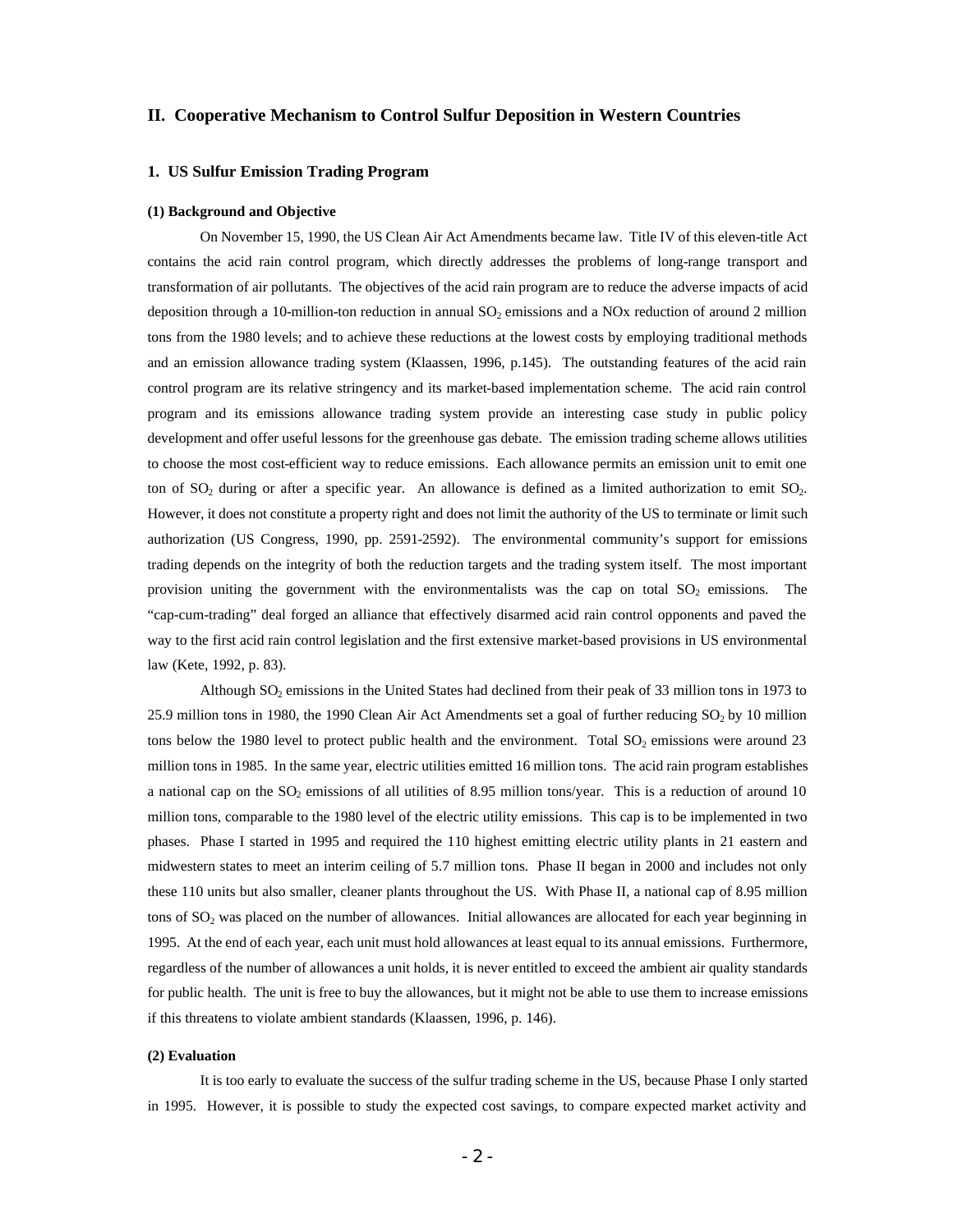prices with reality, and to analyze the circumstances that have influenced the market so far. <Table 1> shows that the sulfur trading program has the potential to cut costs by US \$9.4 to \$13.4 billion over the lifetime of the program. This is a reduction in costs of 40% to 45%. Here, costs consist of direct pollution control cost measures and the administrative implementation costs. The pollution control cost estimates are based on a linear programming model and assume a perfect permit market. Implementation costs consist of allowance system, monitoring, and permit costs.(Klaassen, 1996, p.148)

|                   |            | (IIIIIIIUII USS, 1770 VAIUU) |                             |                  |
|-------------------|------------|------------------------------|-----------------------------|------------------|
| Type of costs     |            | Traditional control          | National trading<br>program | Cost savings     |
| Pollution control |            | 19.000 to 30,900             | 9,500 to 17,100             | 9,600 to 13,800  |
|                   | Allowance  | 0                            | 207 to 416                  | $-207$ to $-416$ |
| Implementation    | system     |                              |                             |                  |
|                   | Monitoring | 2.512                        | 2,395                       | 117              |
|                   | Permits    | $_{0}$                       | 68                          | -68              |
| Total costs       |            | 21,612 to 33,412             | 12,170 to 19,979            | 9,442 to 13,433  |

<Table 1> Expected Cost Savings of Sulfur Trading (1995-2010)  $(million IIS$ 1990 value)$ 

Sources: ICF (1991, 1992).

Quoted from Ger Klaassen (1996), p.149.

The evidence thus far indicates that the program has been largely successful. However, actual allowance trading has not been as active as expected. There are various ways to achieve compliance under Title IV in addition to allowance trading. Those are intra-firm reallocation of emission allowances, fuel switching and/or blending, installing scrubbers (flue gas desulfurization), retiring plants, repowering plants, energy conservation, reduced utilization, and substitution among facilities. In principle an active allowance market is neither a necessary nor sufficient condition for cost effectiveness. However, under Title IV allowances are allocated on the basis of historic emissions without reference to cost, so one might anticipate ample trading. In fact not much allowance trading has occurred, but the prices of abatement options available to utilities have undergone dramatic changes since 1990. These changes stem from changes in the prices of rail transport of low sulfur coal and increased productivity in mining as well as from innovations in the use of fuel blending and in the design and use of scrubbers. However, we can hypothesize that changes in compliance costs are to a significant degree attributable to regulatory innovation embodied in Title IV. Even in the absence of robust allowance trading, the program has empowered utilities with the flexibility to take advantage of exogenous changes in input markets, such as a decline in the cost and an increase in the availability of low sulfur coal. Moreover this flexibility has promoted competition between input markets, which in turn has encouraged innovation and amplified cost savings. Hence, success to date is the result of fundamental regulatory reform of environmental regulation that has promoted efficient implementation through economic competition. Nonetheless, future performance standards may not be sufficient if low sulfur coal markets become constrained, especially after the year 2000 when Phase II of Title IV will greatly expand the program's coverage. Firms then may face widely disparate marginal costs for compliance, and allowance trading may become essential to the program's success (Burtraw, 1996, p. 81).

The next question is why the price of allowances has been far below the forecast price. <Table 2>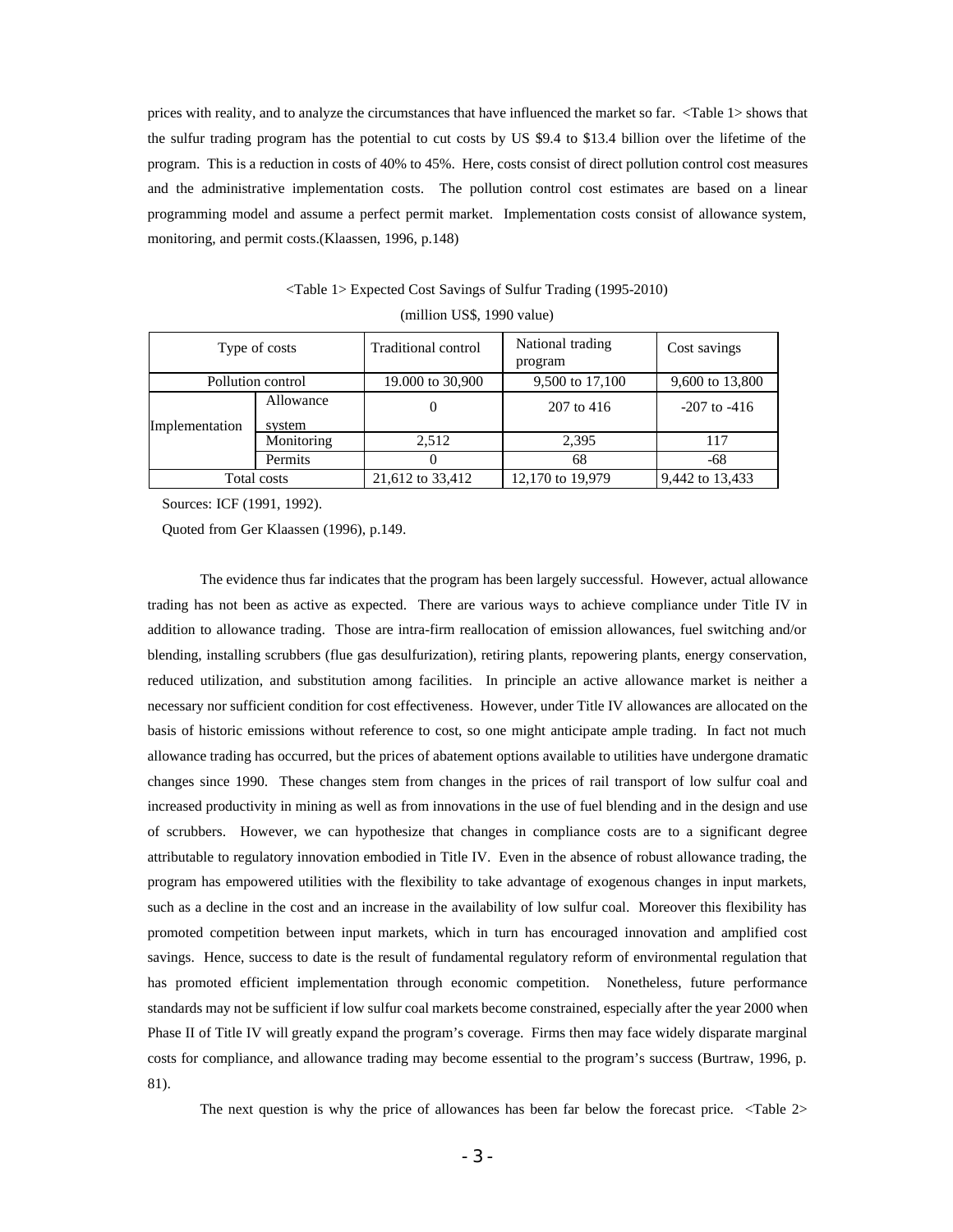presents the range of price forecasts and realizations over the last few years. Before passage of the Clean Air Act, estimates of marginal abatement costs were as high as \$1,500 per ton, which is the figure stipulated in the Act for direct allowance sales by the EPA. In debates surrounding the 1990 amendments, the EPA cited estimates of marginal abatement costs about half as high, and these costs became the basis for estimates of allowance prices. Since passage, estimates have fallen further. Through the first half of 1995, the price of allowances traded privately was about \$179 and fell to the low \$100s by year's end. The marginal price of 1995 allowances in the EPA auction administered by the Chicago Board of Trade (CBOT) has ranged from \$122 to \$140 (Burtraw, 1996, p. 83).

| Industry  | <b>EPA</b> | Early     | Early     | 1993        | 1994        | 1995        |
|-----------|------------|-----------|-----------|-------------|-------------|-------------|
| Estimates | 1990       | Allowance | 1995      | <b>CBOT</b> | <b>CBOT</b> | <b>CBOT</b> |
| Pre-1989  | Estimate   | Trades    | Allowance | Allowance   | Allowance   | Allowance   |
|           |            |           | Trades*   | Auction     | Auction     | Auction     |
| \$1500    | \$750      | \$250     | \$170     | \$122       | \$140       | \$126       |

<Table 2> Marginal Cost Estimates and Realizations for Compliance Options

Source: Rico (1995).

Quoted from Burtraw (1996), p.84.

<Table 3> presents three estimates of the Phase I compliance activities of utilities. Over half of the plants affected by Phase I are fuel switching and/or blending. The next most common strategy is intra-utility offsets among facilities and pre-Phase I actions. Compliance is achieved by either over-compliance in one facility (accompanied by under-compliance in another facility) and/or reaching compliance criteria prior to Phase I in order to earn bonus allowances. Scrubber installations have been less common. Inter-utility allowance trading also has been less common. As of 1995, only 12 utilities have bought more than 5,000 emission allowances from other companies. From March 1994 through March 1995, the first year of the EPA's Allowance Tracking Program, about 28.9 million allowances were transferred between utilities or from brokers or fuel companies to utilities (USEPA, 1995).

<Table 3> Comparison of Compliance Strategies Estimates

| <b>Compliance Strategy</b>          | GAO (94) | <b>Rico</b> (95) | <b>EIA</b> (94) |
|-------------------------------------|----------|------------------|-----------------|
| Switch and/or Blend Coal            | 55%      | 63%              | 59%             |
| Purchase Allowances <sup>a</sup>    | 3%       | 9%               | 15%             |
| <b>Install Scrubbers</b>            | 16%      | 11%              | 10%             |
| Pre-Phase I Compliance <sup>o</sup> | 18%      | 15%              | 10%             |
| Switch to Natural Gas/Oil           | 5%       | $1\%$            | 3%              |
| Retire Plants/Repowering            | 3%       | $1\%$            | 2%              |
| Total                               | 100%     | 100%             | 99%             |

a. The EIA finds that 15% of utilities are using allowances in combination with other strategies.

b. For Rico (1995) and GAO (1994), this includes reduced utilization and substitution of Phase II sources. Source: Burtraw (1996), p.90.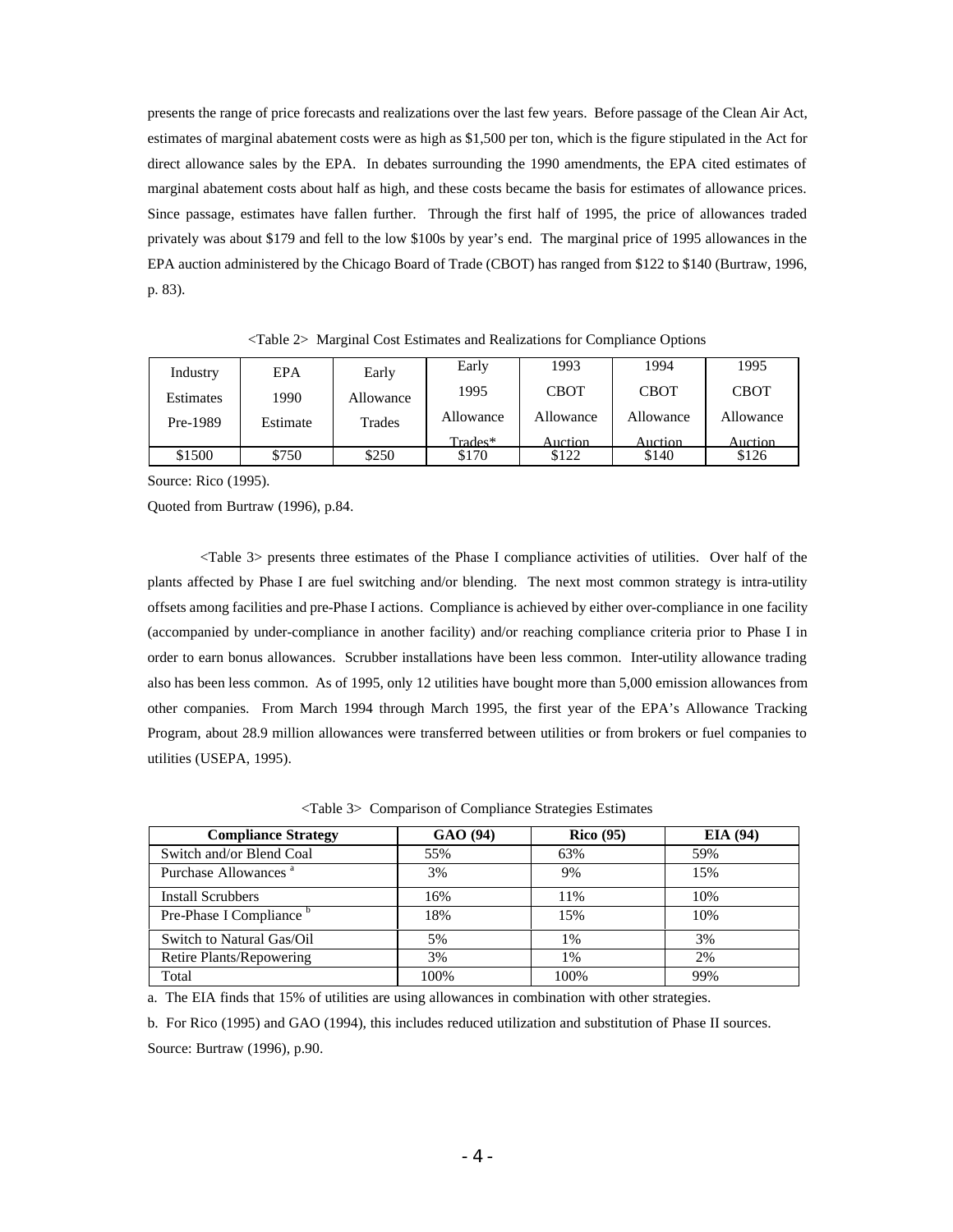#### **2. Regional Cooperation to Control Sulfur Emissions in Europe**

#### **(1) Acidification in Europe**

The European Monitoring and Evaluation Program (EMEP) was set up in 1978 to monitor the movement of pollutants and to determine where the deposition of pollutants released from each source occurs. The surface of Europe is divided into squares with grid lines 150 km apart. There are about 100 monitoring sites which are used in the EMEP model and these are termed arrival points (Newbery, 1990, p. 302). The information generated by EMEP is remarkably useful, not only in quantifying the level of pollution, but also in identifying efficient and feasible abatement policies. The information on deposition can be used to draw maps showing the average acidity of precipitation over Europe using contour lines of increasing levels of acidity. The EMEP tables can also be used to throw light on the political economy of pollution control.

The next question one can ask of the EMEP data is whether there are significant opportunities for bilateral bargaining between pairs of countries over pollution levels. One way to identify such opportunities is to look for instances where the volume of bilateral pollution exchange is large relative to total depositions, and where trade is bilateral rather than unilateral. Bilateralism can be measured by the difference between exports and imports. Another possible question to ask is which pairs of countries have large net trade balances in pollution which might lead to financial negotiations over pollution levels. The following countries have net imports from another country which are greater than 5% of total depositions: Poland from Germany (19%); Demark from Germany (12%); Scandinavia from Germany (10%); Scandinavia from Poland (9%); Russia from Poland (9%) and so on (Newbery, 1990, p.306).

#### **(2) Regional Cooperation**

#### **A. The Convention on Long-range Transboundary Air Pollution (CLRTAP)**

It was not until the 1972 United Nations Conference on the Human Environment that the threat posed by acid rain was put on the international agenda. The UN conference accepted the principle that states must ensure that activities within their jurisdiction do not cause damage to the environments of other states. A Swedish case study in 1972 confirmed the damaging impact of sulfur and acid precipitation on materials and ecosystems. The OECD (Organization for Economic Cooperation and Development) conducted an international study to estimate the local and foreign contribution to each country's deposition of sulfur in 1977 and 1979. This study came to the conclusion that long-range transport of sulfur compounds was indeed occurring. It showed, among other things, that more than 50% of the atmospheric sulfur deposition in Austria, Finland, Norway, Sweden, and Switzerland came from foreign sources. Although not all countries agreed with the result, the OECD study provided a strong impetus to call for international policies to control transboundary sulfur pollution. The UN/ECE based in Geneva, provided a unique forum where both West and East could meet on equal footing to find solutions to control acid deposition in Europe, and a meeting of the ministerial level was held in Geneva in November 1979. This meeting resulted in the signing of the Convention on Long-range Transboundary Air Pollution (CLRTAP). This convention constitutes a framework within which contracting parties identify the problems posed by transboundary air pollution and accept the responsibility for taking appropriate steps. The convention was signed by 35 parties, including all the countries in Europe and two republics of the Soviet Union, Belarus and Ukraine. It was put into force in March 1983 after it had been ratified by 24 parties. The convention establishes an Executive Body as the supreme policy-making assembly. The second institutional layer consists of intergovernmental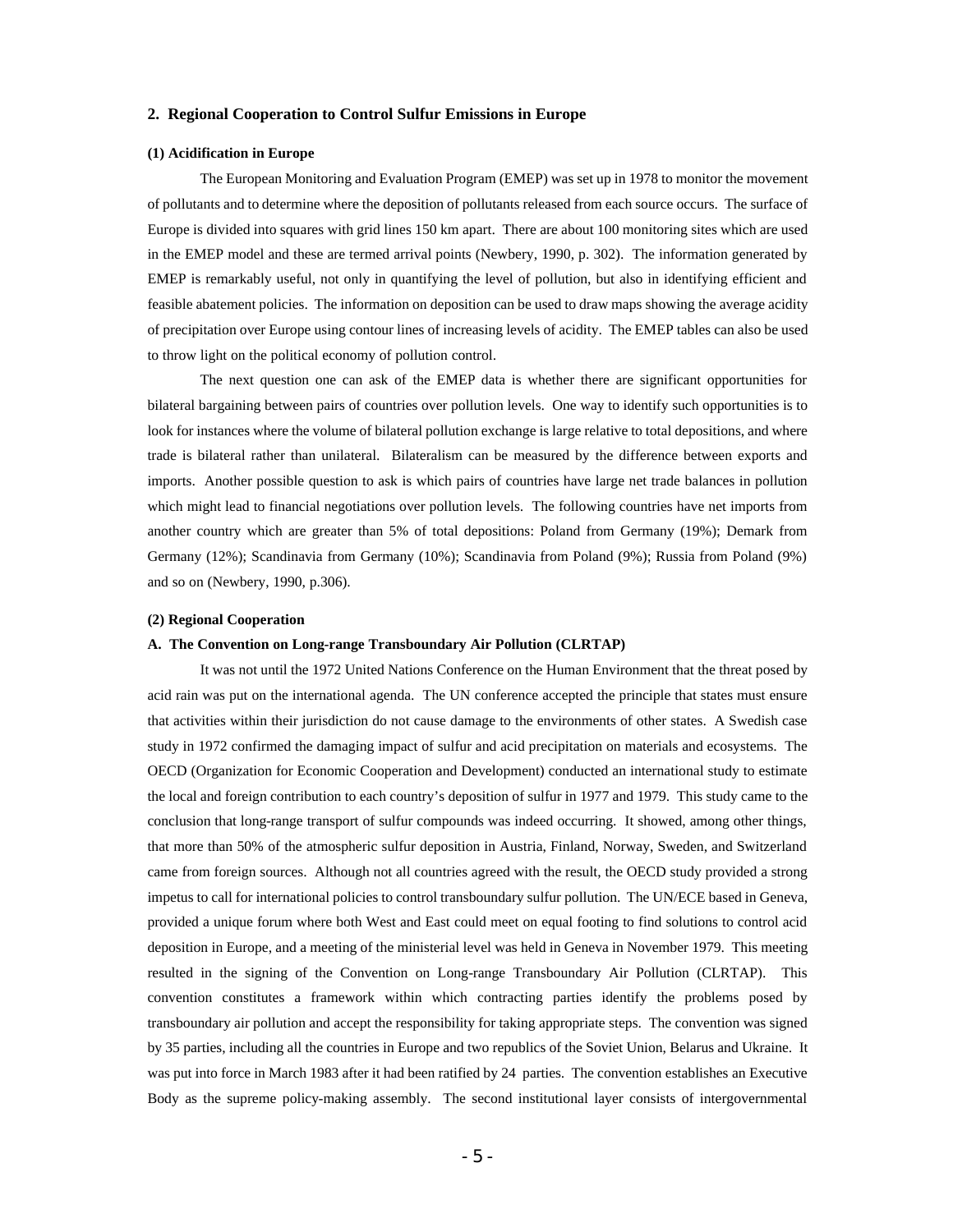working groups as well as the Steering Body to EMEP (Klaassen, 1996, p. 188).

#### **B. The First Sulfur Protocol**

In March 1984, ten countries agreed to reduce emissions by 30%. Because at that time there was limited knowledge on abatement options, 30% was taken as a percentage that was feasible. This 30% club was extended in June 1984 to a group of 18 at the conference in Munich. The First Sulfur Protocol was opened for signatures in Helsinki in 1985 and has been signed by 20 parties. The basic provision of the Protocol was that parties were to reduce their annual sulfur emissions or their transboundary fluxes by at least 30% as soon as possible, or at the latest by 1993, using 1980 as a basis for calculating reductions.

#### **C. The Second Sulfur Protocol**

Negotiations on the Second Sulfur Protocol started in 1991. They came to a close in June 1994, when the Protocol was signed by 26 parties in Oslo. At the end of 1994, 27 parties signed. A major new element in the Second Sulfur Protocol is the application of an effect-oriented approach by basing the extent of emission reductions on the susceptibility of natural ecosystems to acid deposition. The ultimate goal is to reduce emissions so that critical loads and levels are not exceeded. Critical loads are defined as the maximum level of deposition below which no damage to sensitive ecosystems occurs. Critical levels refer to the concentrations of pollutants above which adverse effects on receptors may occur.

Economic, technical, and other constraints may make it difficult to achieve the necessary reduction everywhere and immediately, so interim steps might be needed. An accepted step in this approach is the generation of target loads that not only take into account environmental sensitivity (critical loads) but also technical, social, economic, and political considerations. Critical loads remain a long-term objective toward which the Second Sulfur Protocol makes a gradual move. As an interim target, the difference between the sulfur deposition in 1990 and the 5% critical loads must be reduced by at least 60% (Amann et al., 1993). The resulting targets for the deposition of sulfur have to be attained in a cost-efficient way, minimizing total European costs subject to the condition that countries carry out at least those reductions that they were planning to undertake anyway. The scenario, called A5, formed the basis for further negotiations. The A5 scenario would require an average reduction of 59% over 1980 levels. Although A5 served as the reference point, further negotiations led to a slightly different schedule for emission ceilings. The A5 scenario intends to reduce sulfur deposition to protect 95% of all ecosystems in each singular grid. Several countries did not agree to carry out the required reductions in the year 2000 as scenario A5 proposed. The reductions of several countries were therefore postponed until 2005 or 2010 (Klaassen, 1996, p. 197). The sulfur emission ceilings and percentage emission reductions in the second sulfur protocols are shown in <Table 4>.

The differentiated national emission ceilings are one of the two tiers of the Second Sulfur Protocol. In principle, these ceilings were based on an effect-oriented (critical-loads-based) approach combined with political horse trading. Broadly speaking, the critical load refers to the amount of acidic deposition which can fall on a given area before harmful environmental impacts occur (for a summary of European studies on estimates for the costs of different types of damages, see pp. 311-313 of Newbery, 1996).

The relationships between emissions and depositions are calculated by the EMEP program as part of the CLRTAP. Emissions are accumulated within national geographical boundaries. Deposition  $d_j$  is mapped onto each 100-by-100-kilometer square according to the formula: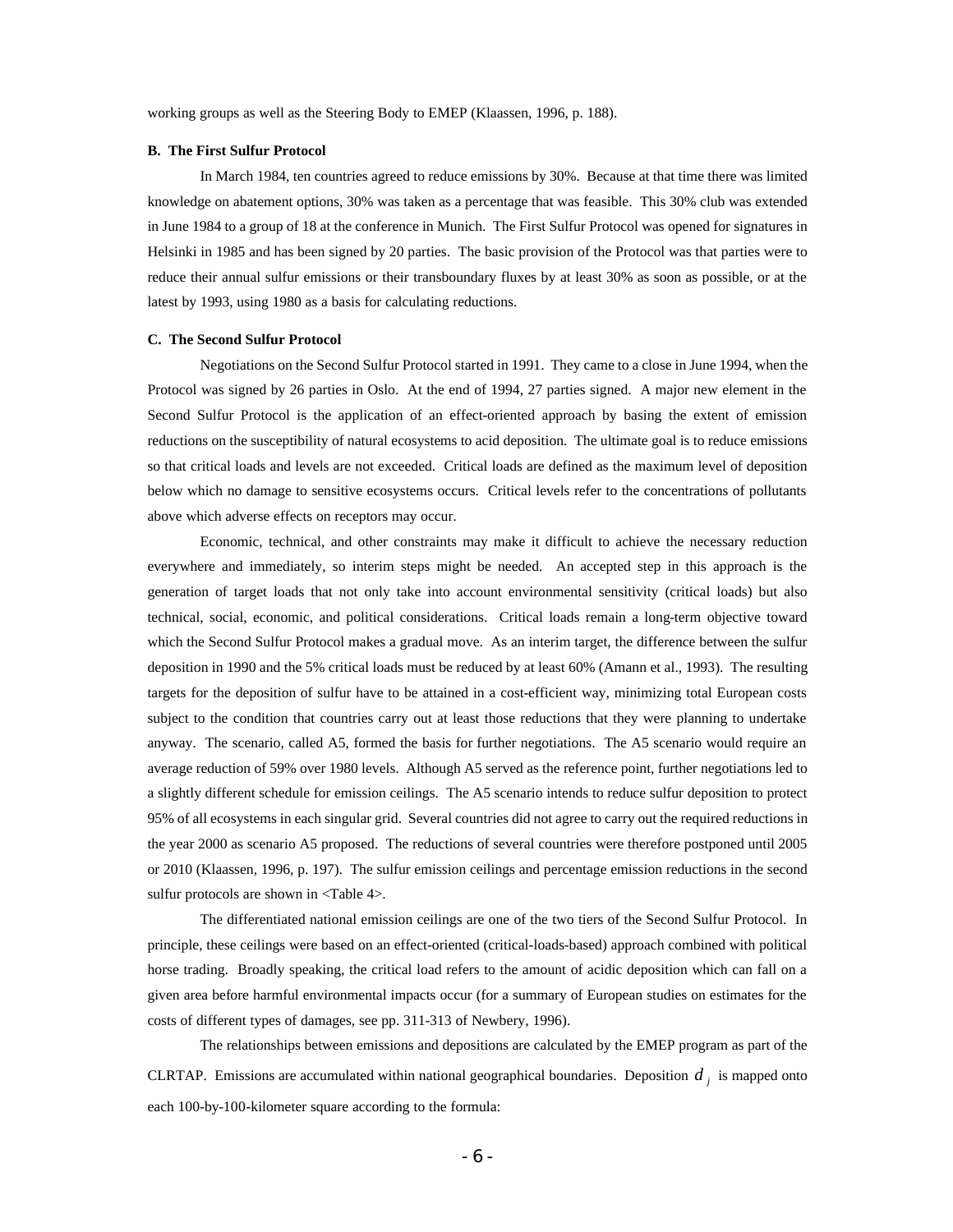$$
d_j = b_j + \sum_i e_i t_{ij}
$$

where  $b_j$  is the background deposition on the *j*th square,  $e_i$  is the emission from the *i*th country and  $t_{ij}$  is the "transfer coefficient" from the *i*th country to the *j*th square. For the most part, actual deposition levels in Europe considerably exceed critical loads. The Oslo Protocol set national emission ceilings  $-$  i.e. limits to  $e_i$  for each country *i* -- with the declared aim of reducing the gap between existing deposition levels and agreed critical loads. So, for example, these deliberations resulted in emission ceilings for the UK which require a 50% reduction in sulfur emissions by the year 2000, a 70% reduction by the year 2005, and an 80% reduction by the year 2010, relative to 1980 emission levels (Jackson and Bailey, 1996, p.71).

The second tier of the Oslo Protocol is a source-based approach consisting of emission standards for new large combustion plants and fuel standards specifying the maximum sulfur content in gas oil. The fuel standards require parties to lower the sulfur content in gas oil to 0.05% for on-road vehicles (diesel oil) and 0.2% otherwise, no later than two years after the Protocol enters into force. In the case of limited supply, the lowering of the sulfur content may be postponed for 10 years.(Klaassen, 1996, p. 198)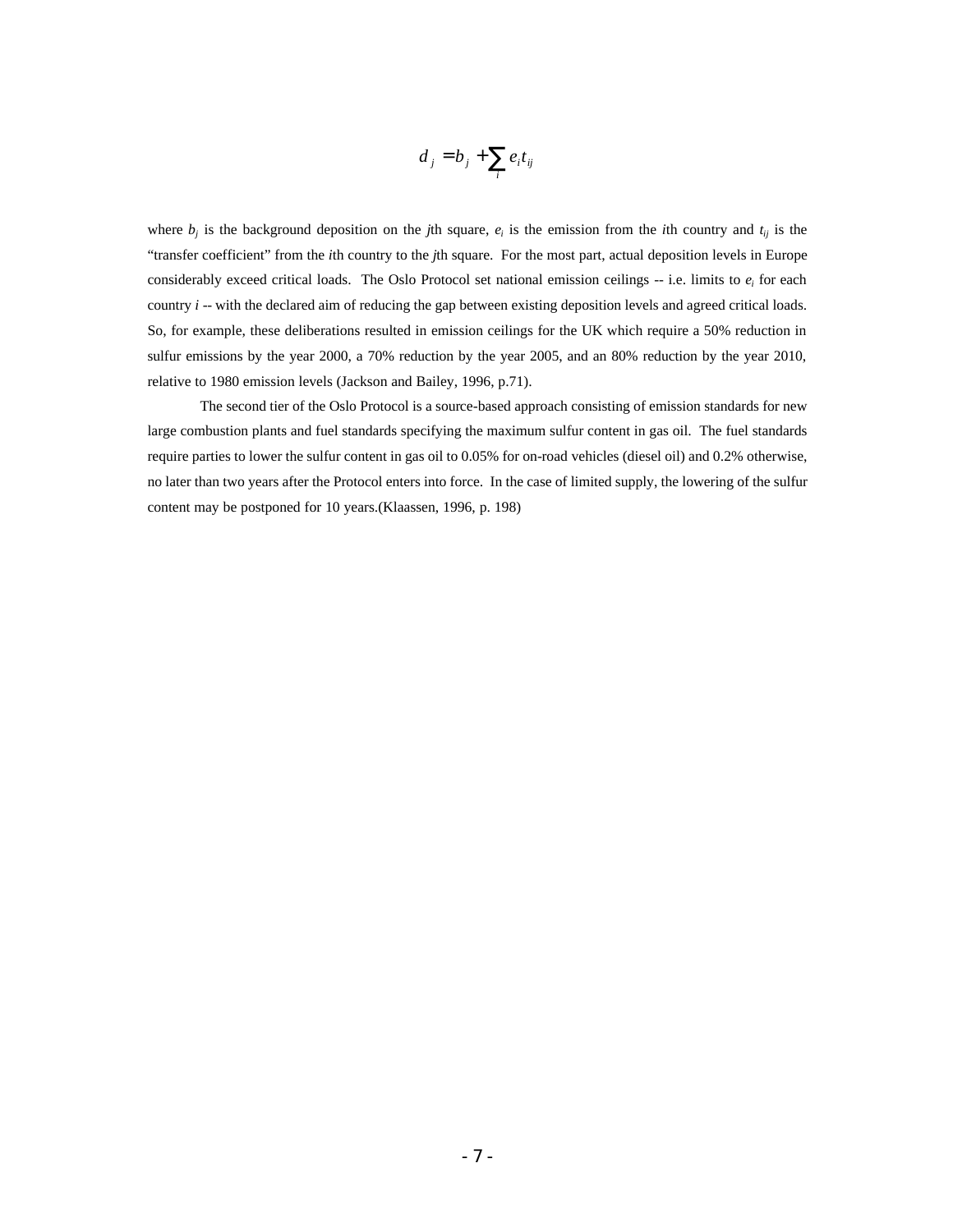|                           |         | <b>Emission</b> levels<br>(kt SO <sub>2</sub> /year) | Sulfur emission ceiling<br>(kt SO <sub>2</sub> /year) |         |         | Percentage emission<br>reductions<br>(base year : 1980) |      |                |
|---------------------------|---------|------------------------------------------------------|-------------------------------------------------------|---------|---------|---------------------------------------------------------|------|----------------|
|                           | 1980    | 1990                                                 | 2000                                                  | 2005    | 2010    | 2000                                                    | 2005 | 2010           |
| Austria                   | 397     | $\overline{90}$                                      | 78                                                    |         |         | 80                                                      |      |                |
| <b>Belarus</b>            | 740     |                                                      | 456                                                   | 400     | 370     | 38                                                      | 46   | 50             |
| Belgium                   | 828     | 443                                                  | 248                                                   | 232     | 215     | 70                                                      | 72   | 74             |
| Bulgaria                  | 2050    | 2020                                                 | 1 374                                                 | 1 2 3 0 | 1 1 2 7 | 33                                                      | 40   | 45             |
| Canada                    |         |                                                      |                                                       |         |         |                                                         |      |                |
| - national                | 4614    | 3700                                                 | 3 200                                                 |         |         | 30                                                      |      |                |
| - SOMA                    | 3 2 4 5 |                                                      | 1750                                                  |         |         | 46                                                      |      |                |
| Croatia                   | 150     | 160                                                  | 133                                                   | 125     | 117     | 11                                                      | 17   | 22             |
| Czech Republic            | 2 2 5 7 | 1876                                                 | 1 1 2 8                                               | 902     | 632     | 50                                                      | 60   | 72             |
| Denmark                   | 451     | 180                                                  | 90                                                    |         |         | 80                                                      |      |                |
| Finland                   | 584     | 260                                                  | 116                                                   |         |         | 80                                                      |      |                |
| France                    | 3 3 4 8 | 1 202                                                | 868                                                   | 770     | 737     | 74                                                      | 77   | 78             |
| Germany                   | 7494    | 5 803                                                | 1 300                                                 | 990     |         | 83                                                      | 87   |                |
| Greece                    | 400     | 510                                                  | 595                                                   | 580     | 570     | $\Omega$                                                | 3    | $\overline{4}$ |
| Hungary                   | 1632    | 1 0 1 0                                              | 898                                                   | 816     | 653     | 45                                                      | 50   | 60             |
| Ireland                   | 222     | 168                                                  | 155                                                   |         |         | 30                                                      |      |                |
| Italy                     | 3 800   |                                                      | 1 3 3 0                                               | 1 0 4 2 |         | 65                                                      | 73   |                |
| Liechtenstein             | 0.4     | 0.1                                                  | 0.1                                                   |         |         | 75                                                      |      |                |
| Luxembourg                | 24      |                                                      | 10                                                    |         |         | 58                                                      |      |                |
| Netherlands               | 466     | 207                                                  | 106                                                   |         |         | 77                                                      |      |                |
| Norway                    | 142     | 54                                                   | 34                                                    |         |         | 76                                                      |      |                |
| Poland                    | 4 100   | 3 2 1 0                                              | 2583                                                  | 2 1 7 3 | 1 3 9 7 | 37                                                      | 47   | 66             |
| Portugal                  | 266     | 284                                                  | 304                                                   | 294     |         | $\boldsymbol{0}$                                        | 3    |                |
| Russian Federation c/     | 7 1 6 1 | 4 4 6 0                                              | 4 4 4 0                                               | 4 2 9 7 | 4 2 9 7 | 38                                                      | 40   | 40             |
| Slovakia                  | 843     | 539                                                  | 337                                                   | 295     | 240     | 60                                                      | 65   | 72             |
| Slovenia                  | 235     | 195                                                  | 130                                                   | 94      | 71      | 45                                                      | 60   | 70             |
| Spain                     | 3 3 1 9 | 2 3 1 6                                              | 2 1 4 3                                               |         |         | 35                                                      |      |                |
| Sweden                    | 507     | 130                                                  | 100                                                   |         |         | 80                                                      |      |                |
| Switzerland               | 126     | 62                                                   | 60                                                    |         |         | 52                                                      |      |                |
| Ukraine                   | 3850    |                                                      | 2 3 1 0                                               |         |         | 40                                                      |      |                |
| <b>United Kingdom</b>     | 4898    | 3780                                                 | 2 4 4 9                                               | 1 470   | 980     | 50                                                      | 70   | 80             |
| <b>European Community</b> | 25 518  |                                                      | 9598                                                  |         |         | 62                                                      |      |                |

<Table 4> Sulfur Emission Ceilings and Percentage Emission Reductions in the Second Sulfur Protocol

\* The sulfur emission ceilings listed in the table show the obligations referred to in the Oslo protocol. The 1980 and 1990 emission levels and the percentage emission reductions listed are given for information purposes only.

a: If, in a given year before 2005, a party cannot comply with its obligations under this annex, it may fulfill those obligations by averaging its national annual sulfur emissions for the year in question, the year preceding that year and the year following it, provided that the emission level in any single year is not more than 20% above the sulfur emission ceiling.

b: For Greece and Portugal, percentage emission reductions given are based on the sulfur emission ceilings indicated for the year 2000.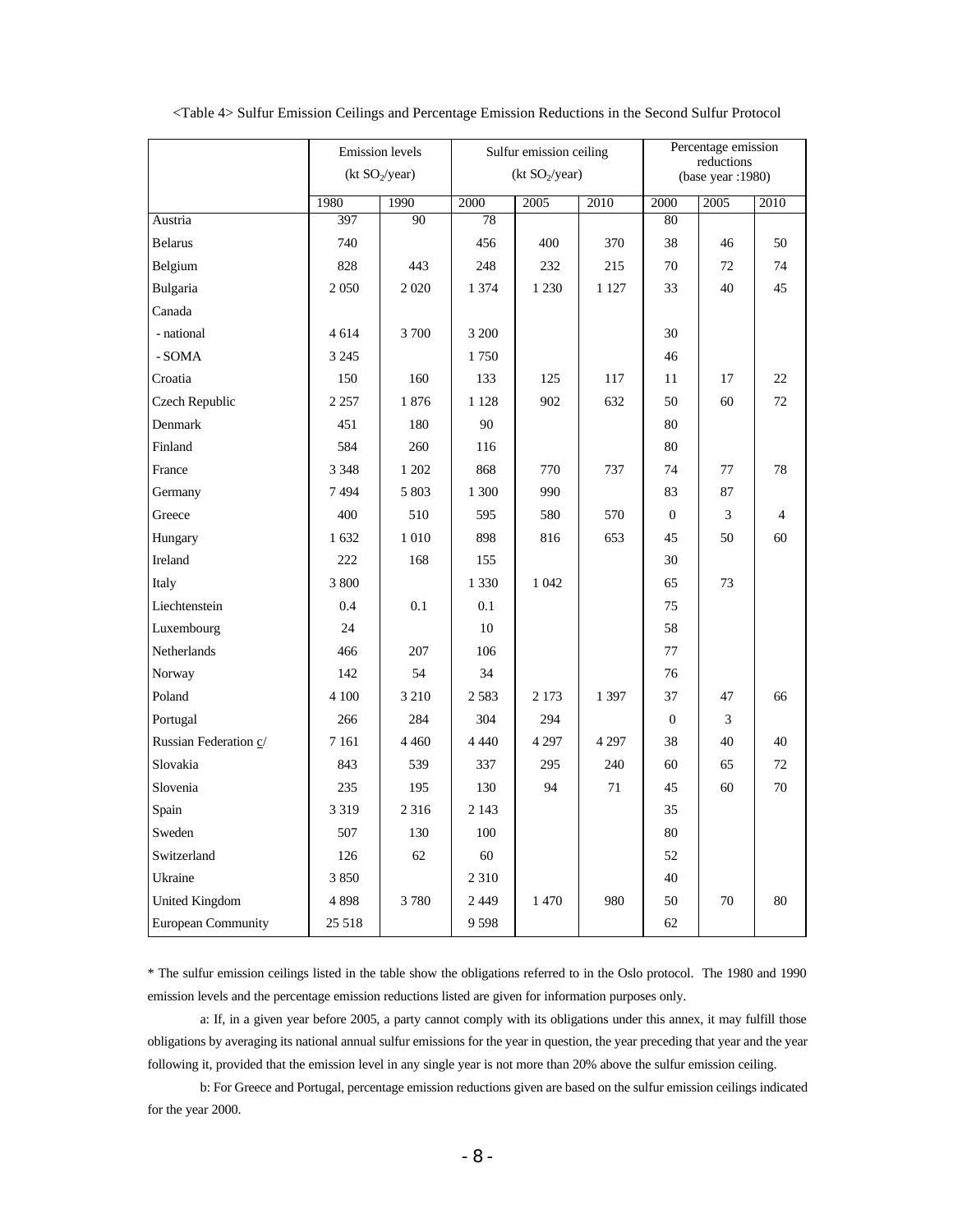c: European part within the EMEP area.

Source: United Nations, "Protocol to the 1979 Convention on Long-Range Transboundary Air Pollution on Further Reduction of Sulphur Emissions," 1994. 6

## **III. Acid Deposition and Source-Receptor Relationship in NEA**

#### **1. Energy Consumption and Sulfur Emission in NEA**

Total energy consumption in Northeast Asia (NEA) was 43 EJ (exajoules or  $10^{18}$  joules) in 1990. This represents 51% of total primary energy consumption of Asia and 12% of the world. As shown in <Table 5>, Northeast China comprises 45%, Japan 42% , South Korea 8%, and the North Korea 4%. It is expected that the share of Northeast China will increase to 55% by 2020.

| Country       | 1990   |         | 2010    |         | 2020    |
|---------------|--------|---------|---------|---------|---------|
|               |        | Base    | Low     | Base    | Low     |
| N.E. China    | 19.4   | 44.5    | 35.6    | 61.0    | 45.0    |
| (China)       | (30.3) | (73.5)  | (59.1)  | (101.0) | (75.4)  |
| Japan         | 17.9   | 25.7    | 20.9    | 28.8    | 21.5    |
| South Korea   | 3.6    | 9.5     | 7.8     | 13.4    | 9.7     |
| North Korea   | 1.8    | 5.0     | 3.9     | 7.9     | 5.5     |
| Total         | 42.7   | 84.7    | 68.2    | 111.2   | 81.7    |
|               | (53.6) | (113.7) | (91.7)  | (151.1) | (112.1) |
| Total in Asia | (83.6) | (188.5) | (154.5) | (274.1) | (207.4) |

<Table 5> Total Energy Consumption by Country  $(10^{18}$  joule/year)

\* Figures in parentheses are calculated using the energy consumption of China as a whole instead of Northeast China.

Source: Wes Foell, Markus Amann, Greg Carmichael, Michael Chadwick, Jean-Paul Hettelingh, Leen Hordijik, Zhao Dianwu eds., *RAINS-ASIA: An Assessment Model for Air Pollution in Asia*, A report on the World Bank sponsored project 'Acid Rain Emission Reduction in Asia,' December 1995.

For the analysis of the acid rain problem in Northeast Asia, we need to estimate the region's future energy consumption. Major factors which determine energy consumption are economic growth and energy intensity, which shows how efficiently the energy is used. In many of the Asian countries, energy is used inefficiently now. We can slow down the energy consumption with the improvement of energy efficiency without undermining the sustained growth in the region. <Table 6> shows the energy intensity of the industrial sector in each country.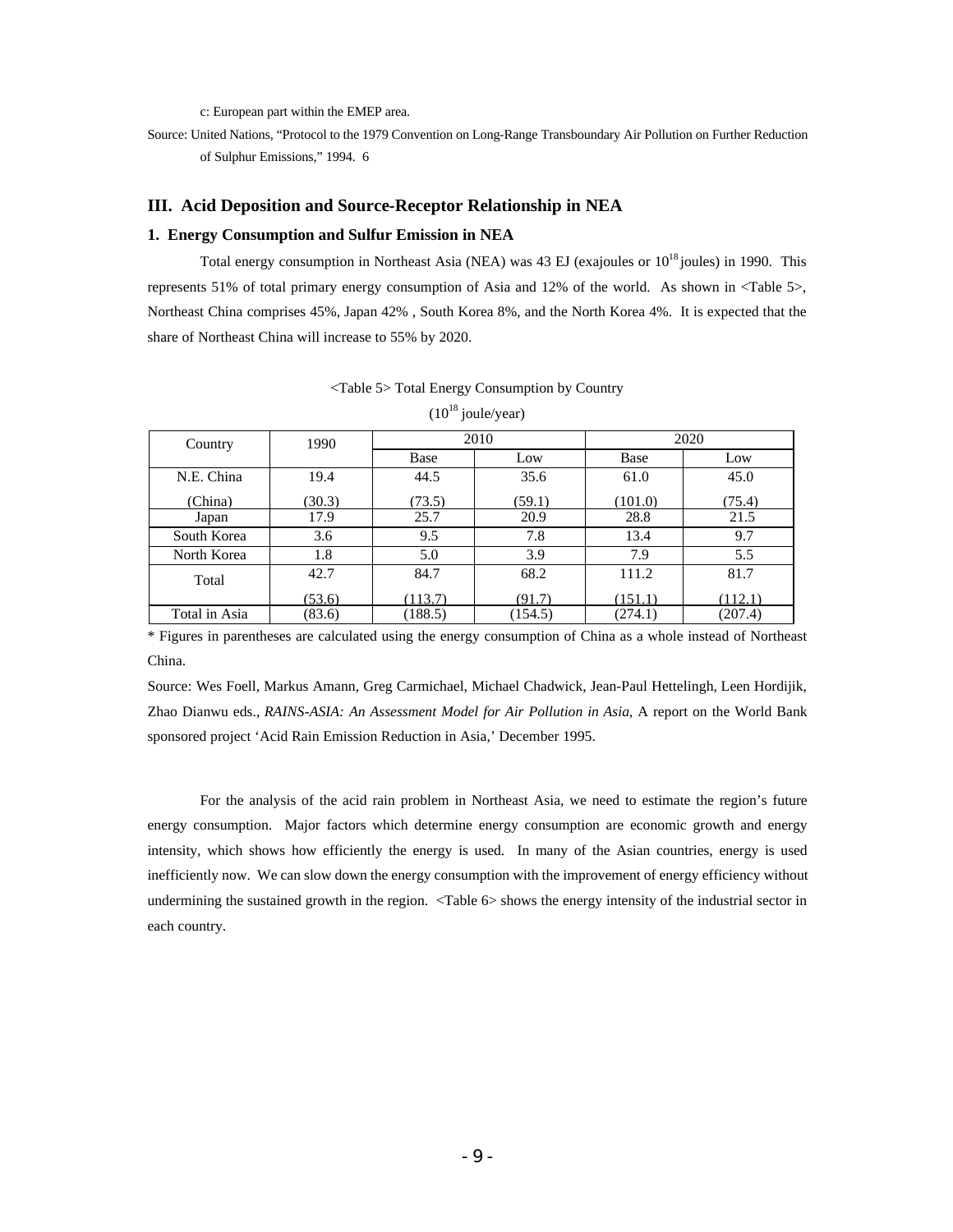## <Table 6> Industrial Energy Intensity Assumptions for the Base Case

| Country      | 1990  | 2000  | 2010  | 2020 |
|--------------|-------|-------|-------|------|
| China        | 109.9 | 81    | 60    | 44.2 |
| Japan        | 4.78  |       | 3.37  | 2.85 |
| South Korea  | 11.5  | 9.5   |       | 6.7  |
| North Korea  | 85.5  | 120.7 | 139.9 | 158  |
| Asia Average | 17.1  | 17.1  | 15.9  | 14.6 |

(Gigajoules per US \$1,000 (1990) Industrial GDP)

Source: Wes Foell et al. op. cit., Table 3.7.

<Table 7> shows the pattern of final energy use by end-use sector. In Northeast Asia, 45% of energy was used in the industrial sector, 19% in the power generation sector, 16% in the domestic and commercial sector, and 10% in the transportation sector. It is expected that the share of the industrial sector will decrease to 40% by 2020.

| <table 7=""> Energy Consumption in Northeast Asia by End-Use Sector</table> |  |
|-----------------------------------------------------------------------------|--|
| $(10^{18}$ joule/year)                                                      |  |

| Use                         | 1990        | 2010       |            | 2020         |            |
|-----------------------------|-------------|------------|------------|--------------|------------|
|                             |             | <b>BAS</b> | <b>HEF</b> | <b>BAS</b>   | <b>HEF</b> |
| Industrial Fuel Combustion  | 19.3 (45%)  | 36.0       | 28.7       | 45.0 (40%)   | 33.9       |
| Domestic/Commercial         | 6.9(16%)    | 12.8       | 11.1       | 16.1         | 12.8       |
| Transportation              | $4.1(10\%)$ | 10.3       | 8.0        | 15.5         | 9.9        |
| <b>Power Generation</b>     | 8.2 (19%)   | 17.5       | 13.7       | 24.4         | 17.3       |
| Non-energy Uses             | 1.8         | 3.4        | 3.0        | 4.2          | 3.8        |
| Other (Conversion and Loss) | 2.3         | 4.7        | 3.6        | 5.9          | 4.1        |
| Total                       | 42.7 (100%) | 84.7       | 68.2       | 111.1 (100%) | 81.7       |

Source: David G. Streets, "Energy and Acid Rain Projections for Northeast Asia," Mimeo, 1997, p. 7.

<Table 8> shows the energy consumption in Northeast Asia by fuel type. Coal was the principal fuel with 48% of primary energy use, heavy and medium oil followed with 20%, and light fuel oil with 15%. The shares of natural gas and nuclear were about the same -- around 7%. The high reliance on fossil fuels such as coal and oil contributes the main reason for the high levels of sulfur dioxide and nitrogen oxidesemissions that lead to acid rain. It is expected that the energy consumption in Northeast Asia will increase from 43 EJ in 1990 to 111 EJ in 2020, and coal is expected to increase more than twice from the 1990 level of 21 EJ to 59 EJ in 2020. If the increased energy use is satisfied by nuclear or renewable energy sources, there will be no danger of air pollution in this region. However, coal will remain the dominant energy source because it is abundant in this region, cheap, and easy to exploit and use.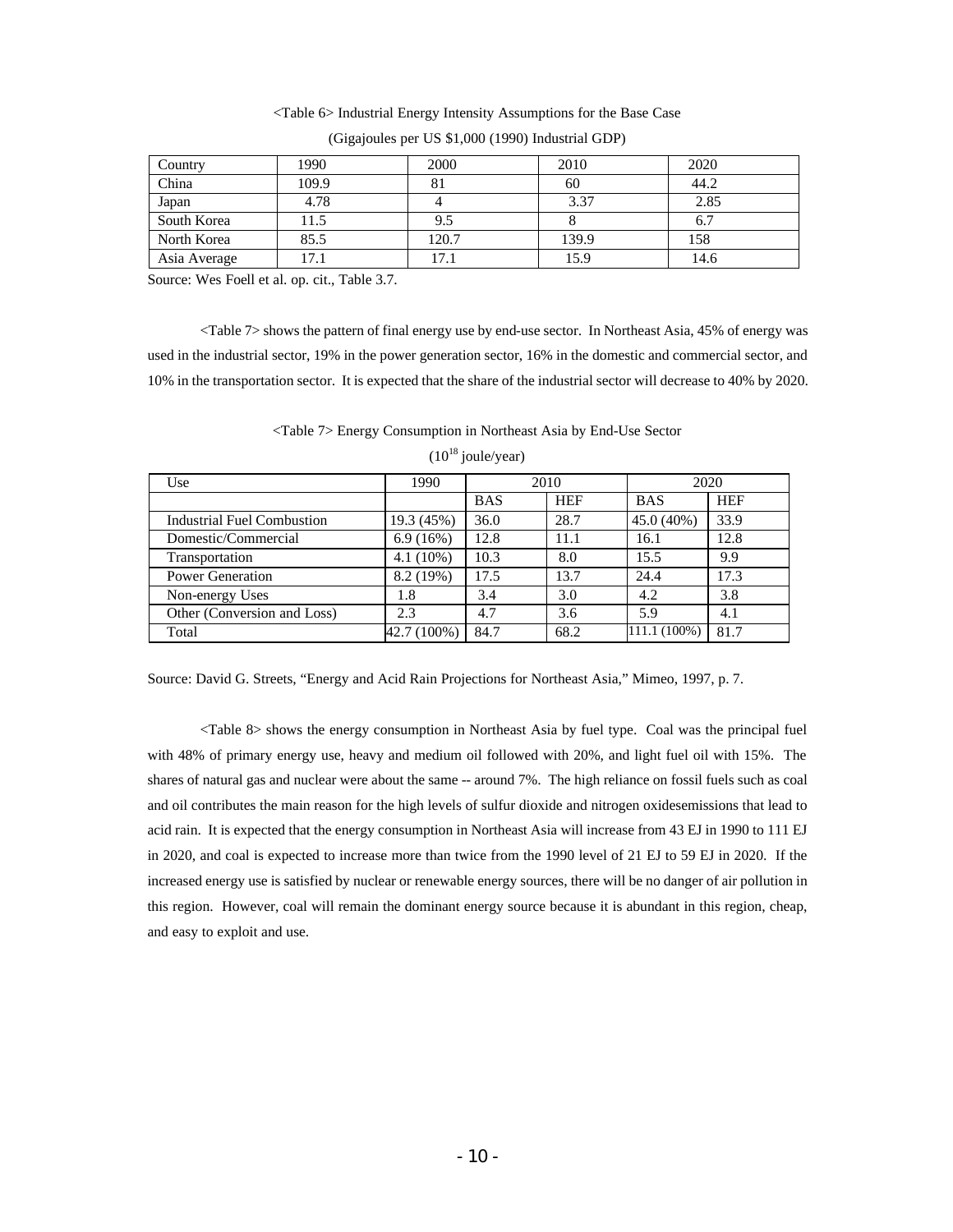|  |  | <table 8=""> Energy Consumption in Northeast Asia by Primary Fuel Type</table> |  |  |
|--|--|--------------------------------------------------------------------------------|--|--|
|  |  |                                                                                |  |  |

| Fuel Type            | 1990        | 2010       |            | 2020         |            |
|----------------------|-------------|------------|------------|--------------|------------|
|                      |             | <b>BAS</b> | <b>HEF</b> | <b>BAS</b>   | <b>HEF</b> |
| Coal                 | 20.6 (48%)  | 44.8       | 34.1       | 58.8 (53%)   | 39.8       |
| Heavy and Medium Oil | 8.7(20%)    | 15.1       | 11.8       | 19.3         | 13.3       |
| Light Fuel Oil       | 6.6(15%)    | 10.6       | 8.8        | 12.6         | 9.2        |
| Natural Gas          | 3.0(7%)     | 6.1        | 5.3        | 8.8          | 7.5        |
| Renewables           | 0.1         | 0.2        | 0.2        | 0.3          | 0.3        |
| Hydroelectric        | 0.8         | 2.7        | 2.7        | 3.8          | 3.8        |
| Nuclear              | 2.8(7%)     | 5.2        | 5.2        | 7.6          | 7.6        |
| Total                | 42.7 (100%) | 84.7       | 68.2       | 111.1 (100%) | 81.7       |

|  | $(10^{18})$ joule/year) |
|--|-------------------------|
|  |                         |
|  |                         |

Source: David G. Streets, ibid.

The estimate of total sulfur dioxide emissions in Northeast Asia in 1990 was 14.7 million metric tons.(or 14.7 megatons (Mt)). Northeast China was responsible for 81% with 11.9 Mt, South Korea 12% with 1.7 Mt, Japan 5% with 0.8 Mt, and North Korea 2% with 0.3 Mt. Major areas of heavy sulfur dioxide emissions in China are China's industrial centers: Hebei-Anhui-Henan areas with 3.1 million tons, Northeast Plain with 2.5 million tons, and Jiangsu province with 2.1 million tons. Under the Business-As-Usual (BAS) energy scenario, sulfur dioxide emissions will rise to 31.3 Mt in 2010 and 40.5 Mt in 2020. While there would be a slight increase in sulfur dioxide emissions in Japan, significant increase was projected to occur in Northeast China and South and North Koreas until 2020. Under the High-Efficiency (HEF) scenario, which assumes improved energy efficiency and fuel substitution away from fossil fuels, sulfur dioxide emissions would grow to 24.7 Mt in 2010 and 28.8 Mt in 2020.

It is expected that sulfur dioxide emissions would decline from 24 Mt in 1990 to about 17 Mt in 2020 in North America and from 37 Mt in 1990 to about 16 Mt in 2020 in Europe. These two regions realized the importance of regional acid rain problems and have taken necessary and arduous measures to reduce sulfur dioxide emissions. This signifies that it is not sufficient to just improve the energy efficiency in Northeast Asia to significantly reduce the emissions of sulfur dioxides. It is necessary also to utilize various emission control technologies. Otherwise the Northeast Asia will sooner or later become the major emitter of sulfur dioxide in the world.

| Table 9> Emissions of Acidic Air Pollutants in Northeast Asia by Country under Base Case Scenario |
|---------------------------------------------------------------------------------------------------|
| $(10^6$ ton/year)                                                                                 |

| Country         | SO <sub>2</sub> |      |      | $NO_{x}$ |      |      |
|-----------------|-----------------|------|------|----------|------|------|
|                 | 1990            | 2010 | 2020 | 1990     | 2010 | 2020 |
| Northeast China | 11.9 (81%)      | 25.3 | 32.5 | 6.9      | N/A  | 26.8 |
| Japan           | 0.8(5%)         | 1.0  |      | 2.6      | N/A  | 4.6  |
| South Korea     | 1.7(12%)        | 4.1  | 5.6  |          | N/A  | 5.1  |
| North Korea     | $0.3(2\%)$      | 0.9  | 1.3  | 0.5      | N/A  | 2.4  |
| Total           | 14.7            | 31.3 | 40.5 | 11.1     | N/A  | 38.9 |

N/A = Values not calculated.

Source: David G. Streets, op. cit., p. 12.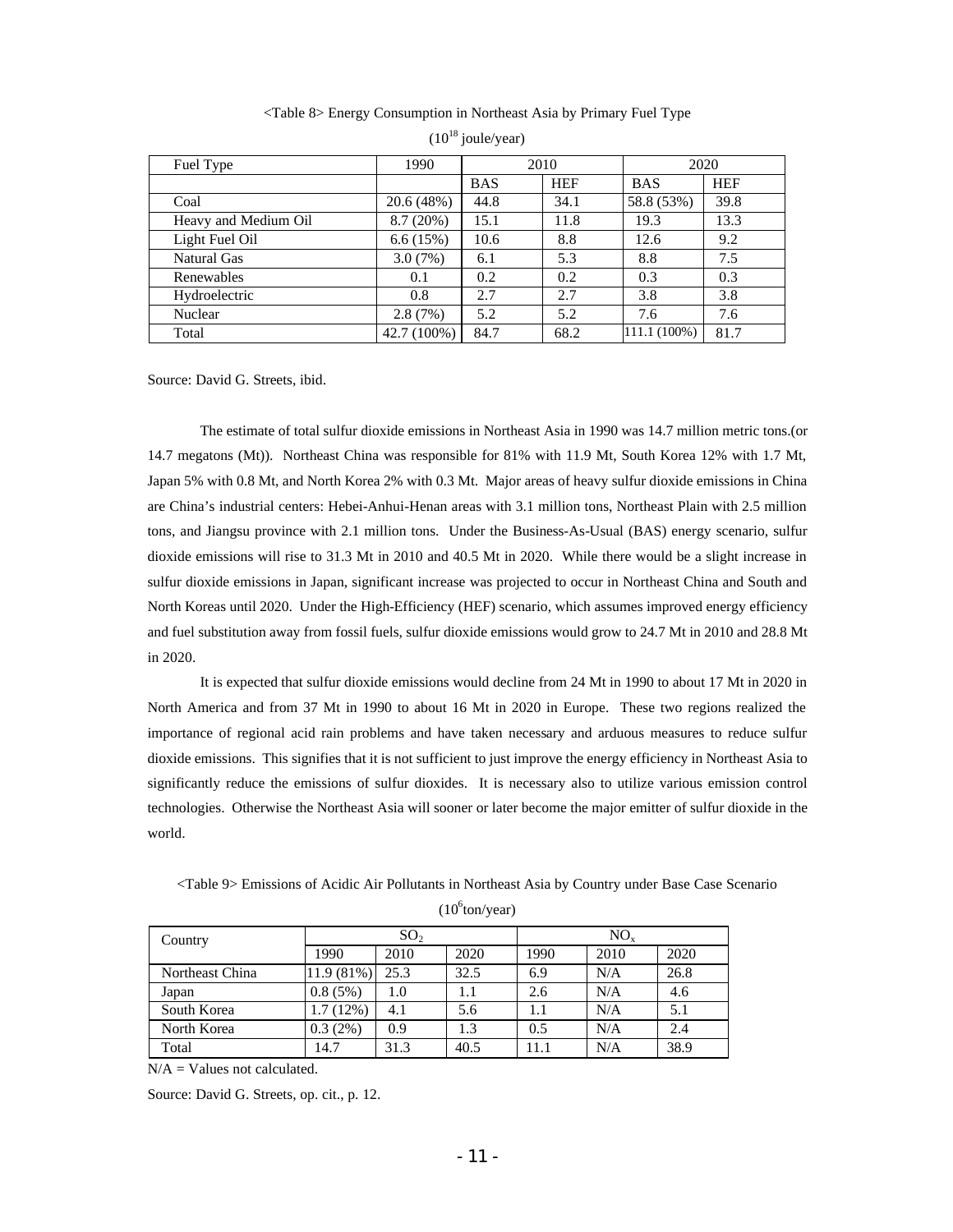In Asia, very little research has been conducted to investigate the levels and impacts of acid deposition. However, available monitoring data confirms that the acid rain is in fact increasing in many parts of Asia. Some of the ecosystems of the Asia region are similar to those in the US and Europe, where a significant number of economic as well as scientific studies have been performed to bring a noticeable change in acid deposition. Thus, in some cases, it is possible to extrapolate the potential effects found in these western nations to the corresponding ecosystems of Asia (Wes Foell et al., 1995, p.I-5). The RAINS-Asia project was performed to analyze and assess the relative vulnerability of anthropogenic and natural environments to acid deposition. According to the summary report of the RAINS-Asia project, Northeast China, Japan, and Korea are highly vulnerable to acid deposition and are expected to be at greater risk in the future.

|                            | High emission |                           | High deposition                   |                                                                   | Sensitive soils Vegetation  | Sensitive<br>and materials             | High risk                                      |
|----------------------------|---------------|---------------------------|-----------------------------------|-------------------------------------------------------------------|-----------------------------|----------------------------------------|------------------------------------------------|
| Region                     | Current       | Future                    | Current                           | Future                                                            |                             |                                        |                                                |
| NE China                   | $\times$      | $\mathbf{x}$              |                                   | $\times$                                                          |                             | ×                                      |                                                |
| Japan Korea                |               |                           | $\times$ (winter                  | $\times$ (winter                                                  | $\boldsymbol{\mathsf{x}}$   | ×                                      | $\times$                                       |
| S China                    |               | $\times$                  | $\times$ (winter                  | $\times$ (winter<br>$\mathbf{H}^{\prime}$ , $\mathbf{V}^{\prime}$ | $\mathsf{x}$                | $\mathsf{x}$                           | ×                                              |
| SE Asia                    | $\times$      | $\pmb{\times}$            | ×(local area<br>summer<br>mostly) | ×(local area<br>summer<br>mostly)                                 | $\times$ (mountain<br>area) | x(mountain area)                       | $\times$ (mountain<br>area)                    |
| <b>SE</b><br>Asian islands | ×             | $\times$                  | x(isolated,<br>local)             | x(isolated,<br>local)                                             | $\times$ (mountain<br>area) |                                        |                                                |
| N India                    | $\times$      | $\boldsymbol{\mathsf{x}}$ |                                   | $\times$ (summer)                                                 |                             | $\times$ (Himalayan<br>$-1$ , and $-1$ |                                                |
| SW India                   |               |                           | (borderline<br>acidity)           | $\times$ (winter)                                                 | ×                           | x(mountain area)                       | (borderline<br>acidity in<br>mountain<br>area) |
| NE India                   |               | ×                         |                                   | $\times$ (summer)                                                 | $\boldsymbol{\mathsf{x}}$   |                                        |                                                |
| Sri Lanka,<br>Maldives     |               |                           | (borderline<br>acidity)           | $\times$ (winter)                                                 |                             |                                        |                                                |
| Siberia,<br>N Mongolia     |               |                           |                                   | $\times$ (summer)                                                 |                             | ×                                      |                                                |

<Table 10> Vulnerability of Various Asian Regions to Acid Deposition Risk Factor

Source: Wes Foell et al., op. cit., Table 1.2.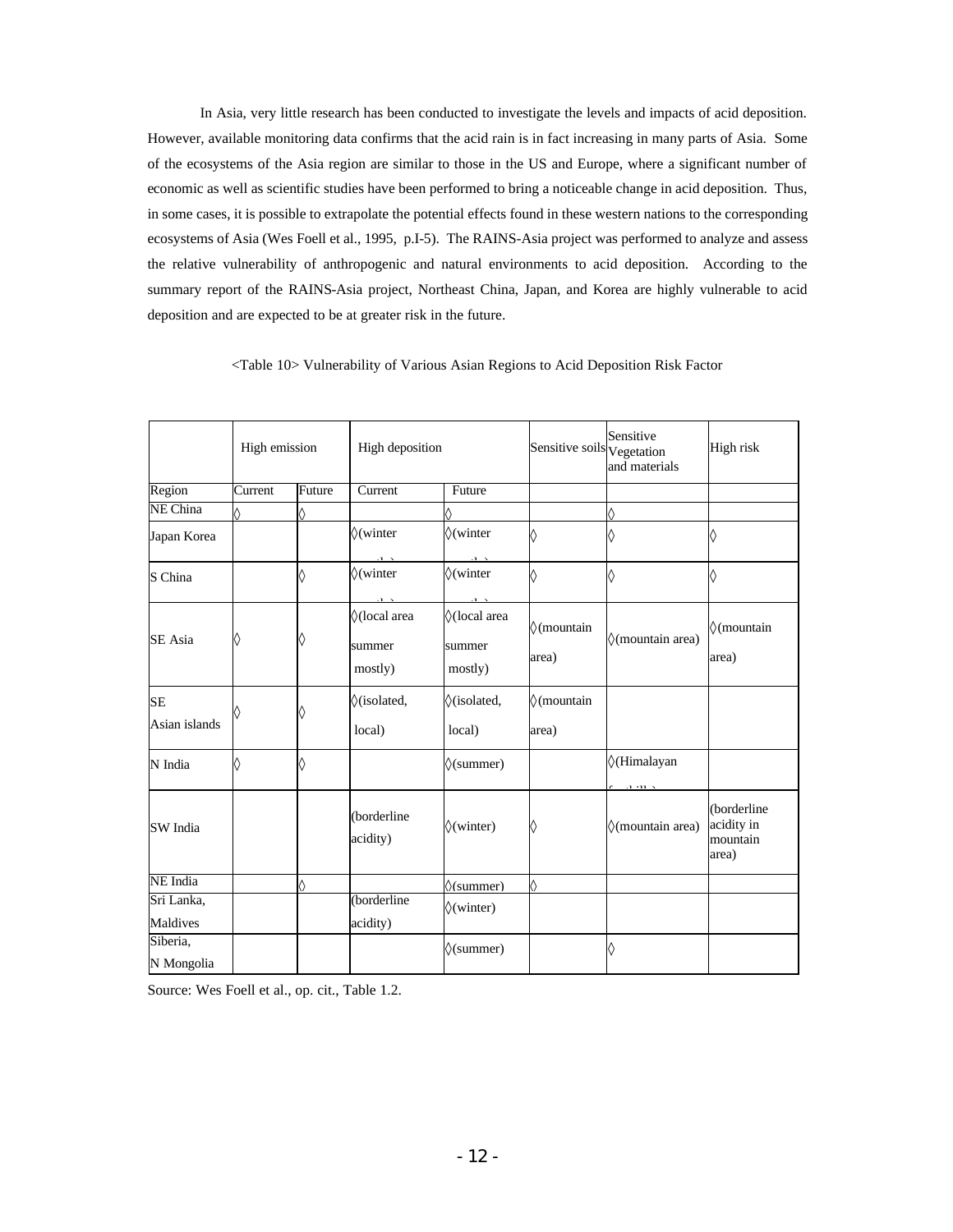#### **2 Source-Receptor Relationship in NEA**

Columns in <Table 11> show the source countries of sulfur dioxide emissions, and the rows show the receiving countries. For example, China received 5,990 thousand tons of its own SO<sub>2</sub> and received 21.6 thousand tons from North Korea. South Korea received 175 thousand tons of its own sulfur and 28 thousand tons from China.

| Source     | China          | Japan | S. Korea | N. Korea | Total   | Asia Total |
|------------|----------------|-------|----------|----------|---------|------------|
| Receptor   |                |       |          |          |         |            |
| China      | 5,990.0 (83%)  | 0.2   | 4.6      | 21.6     | 6,016.4 | 6.140.0    |
| Japan      | 38.8 (0.5%)    | 149.0 | 28.8     | 2.5      | 219.1   | 405.0      |
| S. Korea   | $28.0(0.4\%)$  | 1.2   | 175.0    | 2.6      | 206.7   | 211.0      |
| N. Korea   | 59.6 (0.8%)    | 0.1   | 62.8     | 49.3     | 171.8   | 172.0      |
| Total      | 6.116.4        | 150.4 | 271.2    | 76.0     | 6.614.0 | 6,928.0    |
| Asia Total | 7,220.0 (100%) | 291.0 | 513.0    | 111.0    | 8,135.0 | 12,300.0   |

<Table 11> Country-to-Country Source-Receptor Matrix for Sulfur  $(10^3 \text{ sulfur ton/year})$ 

Source: Constructed by the author based on Wes Foell et al., op. cit., Table 5.3a.

<Table 12> shows the percentages of sulfur deposition within Northeast Asian countries which originate from China. China emitted 7,220 thousand tons, 83% (or 5,990 thousand tons) of which fell on China, 0.4% fell on South Korea, 0.5% fell on Japan, and 0.8% fell on North Korea. Even if only a small portion of the sulfur emitted by China reaches neighboring countries, it contributes a significant share of the total sulfur deposition in those countries. For example, North Korea receives only 0.8% of China's total sulfur emissions, but this constitutes 35% of the total sulfur deposition in North Korea.

| Receptor    | % of China's Deposition in Asia | % of Receptor's Total Deposition |
|-------------|---------------------------------|----------------------------------|
| China       | 83                              | 98                               |
| South Korea | 0.4                             | 13                               |
| Japan       | 0.5                             | 10                               |
| North Korea | 0.8                             | 35                               |

<Table 12> China's Contribution to NEA Countries

Source: Wes Foell et al., op. cit., Table 5.3.b.

<Table 13> shows the country-to-country, source-receptor relationship among Northeast Asian countries. South Korea is responsible for 7.1% of Japan's sulfur deposition and 3.7% of North Korea's sulfur deposition. In case of Japan, anthropogenic emissions from Japan accounts for only 37% while volcanoes are responsible for 46% of sulfur deposition. North Korea's own contribution is 29%, while China is responsible for 35% of the total sulfur deposition in North Korea.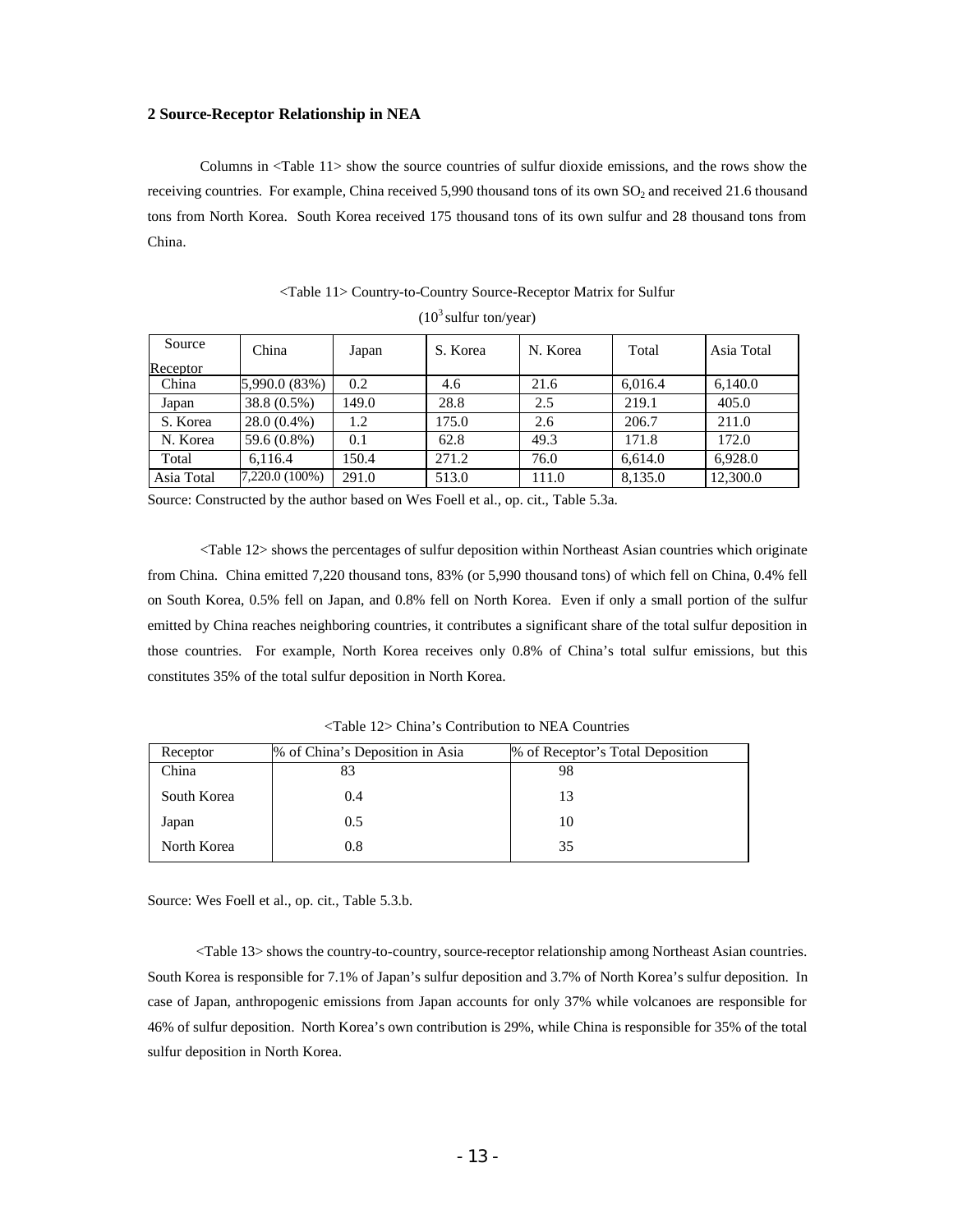| Receptor    | % of Receptor's Total Annual Sulfur Deposition |       |             |                |  |  |
|-------------|------------------------------------------------|-------|-------------|----------------|--|--|
| Source      | South Korea                                    | Japan | North Korea | Mongolia       |  |  |
| China       | 13                                             | 9.6   | 35          | 48             |  |  |
| South Korea | 83                                             | 7.1   | 3.7         | 0.01           |  |  |
| Japan       | 0.5                                            | 36.8  | 0.05        | $\overline{0}$ |  |  |
| North Korea | 1.2                                            | 0.6   | 29          | 0.01           |  |  |

#### <Table 13> Country-to-Country Source-Receptor Relationship

\* Volcanoes are responsible for 46% of the total annual sulfur deposition in Japan. Source: Constructed by the author based on Wes Foell et al., op. cit., Table 5.3.a.

# **IV. Optimal Framework Toward Acid Rain Problem in NEA**

## **1. Environmental Cooperation in NEA**

Regional environmental cooperation became one of the top priorities in every region of the world recently. In the Asia-Pacific region, there are several sub-regional environmental cooperative bodies at the intergovernmental level. These include the ASEAN Senior Officials on the Environment (ASOEN), South Asia Cooperative Environment Program (SACEP), South Pacific Regional Environment Program (SPREP), and Lower Mekong Basin Development Environment Program (LMBDEP). In Northeast Asia, however, it was not until 1993 that an intergovernmental forum on environmental cooperation was established. The main hindrance to the establishment of such a forum came from the military and political confrontation which had dominated international affairs in Northeast Asia. However, the end of Cold War made the formation of a forum for regional environmental cooperation possible.

Cooperative mechanisms to deal with environmental problems in Northeast Asia can be broadly classified into multilateral cooperation and bilateral cooperation as shown in <Table 14>. The multilateral cooperation is operated through the regional cooperative bodies such as ESCAP and APEC; or through intergovernmental meetings such as Northeast Asia Sub-regional Program for Environment Cooperation (NEASPEC), Northwest Pacific Action Plan (NOWPAP), and Tuman River Area Development Plan (TRADP); or through other cooperative bodies such as Environment Congress for Asia and the Pacific (ECO-Asia) and Northeast Asian Conference on Environmental Cooperation (NEACEC). Bilateral cooperation is operated between the two interested countries such as Korea-China, Korea-Japan, and Korea-Russia.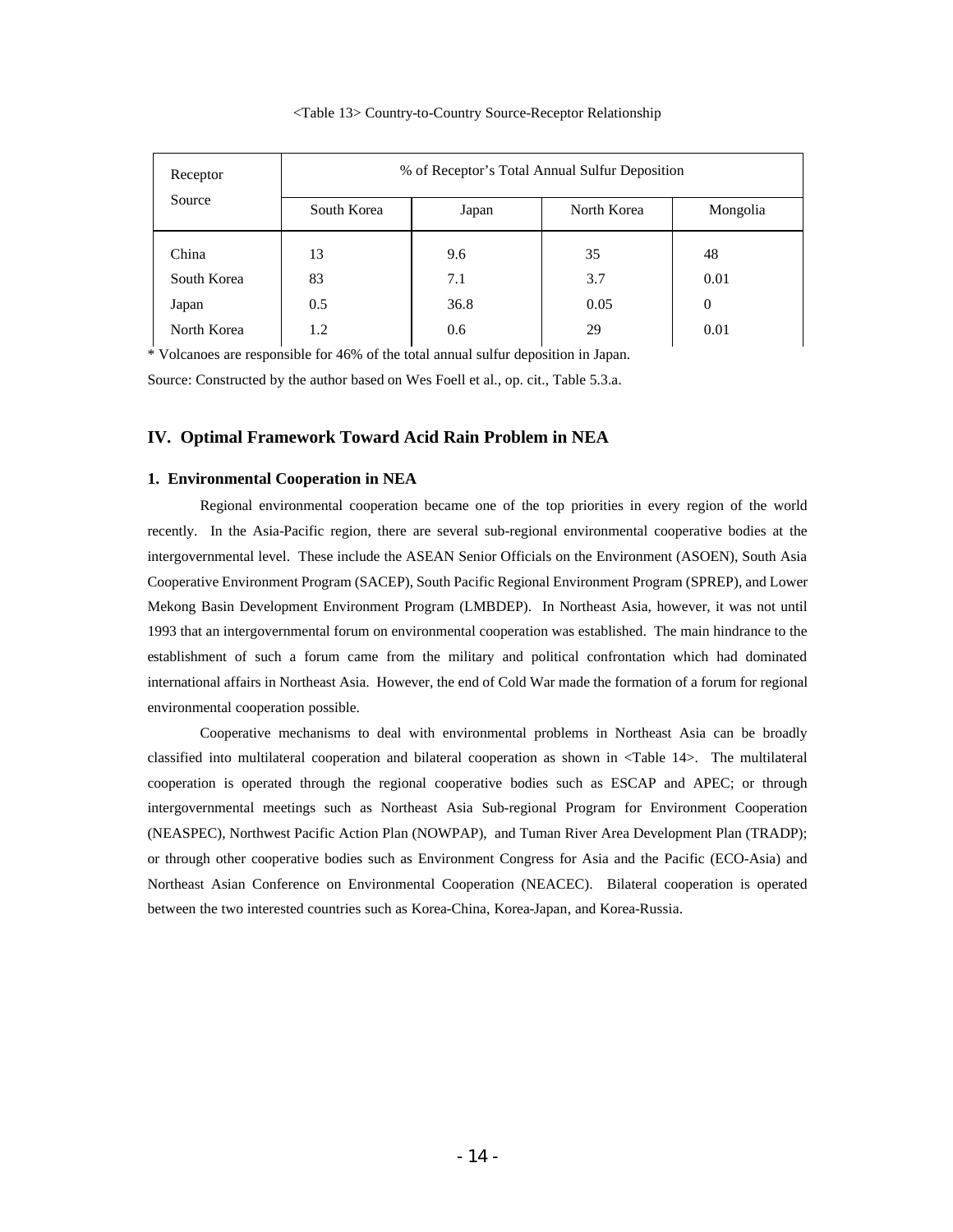|                  |                                      |                     | Asia-Pacific Environment Ministers'               |  |
|------------------|--------------------------------------|---------------------|---------------------------------------------------|--|
|                  |                                      | <b>ESCAP</b>        | Meeting (Every 5 years)                           |  |
|                  |                                      |                     |                                                   |  |
|                  | <b>Through Existing</b>              |                     | Asia-Pacific Environment and Sustainable          |  |
|                  | Regional                             |                     | Development Commission                            |  |
|                  | <b>Cooperation Bodies</b>            |                     | Regional Action Program for                       |  |
|                  |                                      |                     | Environmentally Sound & Sustainable               |  |
|                  |                                      | <b>APEC</b>         | <b>APEC Environment Ministers' Meeting</b>        |  |
|                  |                                      |                     |                                                   |  |
|                  |                                      |                     | Members: China, Japan, S. Korea, N. Korea,        |  |
|                  |                                      | <b>NEASPEC</b>      | Mongolia, Russia                                  |  |
|                  |                                      |                     | First Meeting; Seoul (1993)                       |  |
|                  |                                      |                     | ESCAP functions as temporary secretariat          |  |
|                  | Inter-<br>Governmental               |                     |                                                   |  |
|                  |                                      | <b>NOWPAP</b>       | Members: China, Japan, S. Korea, N. Korea, Russia |  |
| Multilateral     |                                      |                     | First Meeting; Seoul (1994)                       |  |
| Cooperation      |                                      | <b>TRADP</b>        | Members: China, S. Korea, N. Korea, Mongolia,     |  |
|                  |                                      |                     | Russia                                            |  |
|                  |                                      |                     | Initiative: UNDP                                  |  |
|                  |                                      | <b>ECO-ASIA</b>     | Initiative: Japan                                 |  |
|                  | Inter-Agency or Non-<br>Governmental |                     | Met 5 times during 1991-96                        |  |
|                  |                                      | Northeast Asia Acid | Initiative: Japan EPA                             |  |
|                  |                                      | Rain Specialists    |                                                   |  |
|                  |                                      | Meeting             | Met 3 times during 1993-95                        |  |
|                  |                                      | Workshop on Trans   | Initiative: Korea Environmental Research          |  |
|                  |                                      | boundary Air        |                                                   |  |
|                  |                                      | Pollution           | Institute                                         |  |
|                  |                                      | NEACEC              | Members: China, Japan, S. Korea, Mongolia, Russia |  |
|                  |                                      |                     |                                                   |  |
|                  |                                      |                     | Meet annually since 1992                          |  |
| <b>Bilateral</b> |                                      | Japan-Korea         | Agreement: 1993. 6                                |  |
| Cooperation      | China-Korea                          |                     | Agreement: 1993. 10                               |  |
|                  |                                      | Korea-Russia        | Agreement: 1994. 6                                |  |

<Table 14> Northeast Asian Environmental Cooperation Structure

Source: Eui-Soon Shin, "Acid-Rain Problem and Environmental Cooperation in Northeast Asia," *Korea Journal of Resource Economics*, September 1997, p.136.

# **2. Market-based and Cooperative Approach**

# **(1) Economic Rationale**

Acid rain differs from greenhouse gases like carbon dioxide and CFCs in that it is not a pure public good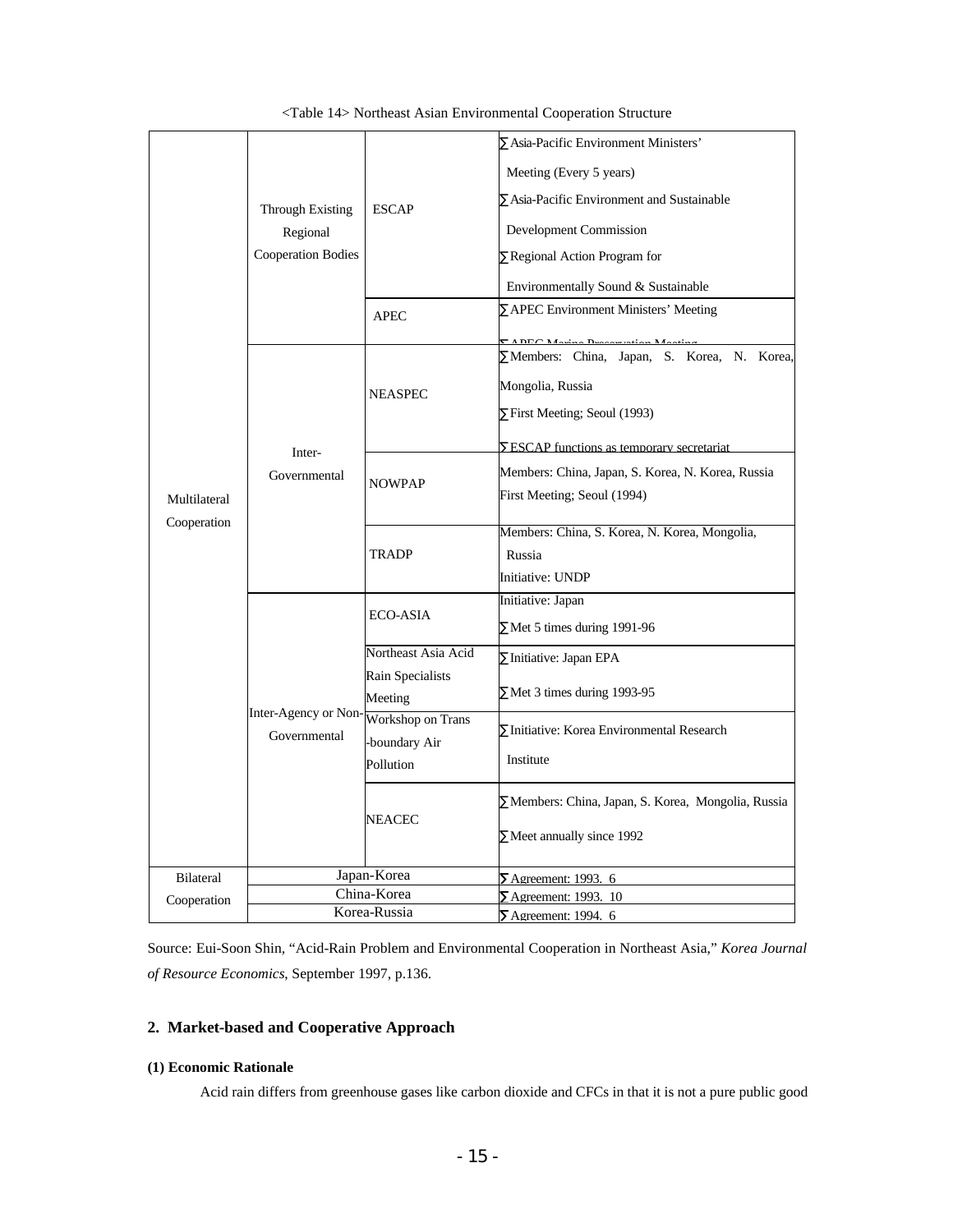(or bad) in the Samuelson sense. Acid rain causes damage where it is deposited, and there appears to be a reasonably linear relationship between emissions and depositions. It is possible to predict a stable relationship between the location of the source and the deposition, at least averaged over a year. A large fraction of  $SO_2$  can be accounted for by individually identified large stationary sources, predominantly power stations. Technically, acid rain appears to be a depletable or rival good in consumption, in that if one ton of sulfur falls on a given local area, then that cannot fall elsewhere, and reduces the amount which will harm others by that amount. It might appear to be a simple bilateral externality of the kind considered by Coase. But there are two important differences from the simple case of bilateral externality. If one country emits sulfur into the air, then more than one country will be affected. If the recipients are to bargain over reductions in acid rain, they will have to agree among themselves how to coordinate their bargaining, and how to share any costs involved.

Let us consider the efficacy of bilateral or multilateral bargaining over pollution abatement, in the spirit of Coase. One can imagine two possible allocations of property rights. The status quo is one in which each country is free to pollute its neighbors. The alternative is one in which each country agrees to a certain annual level of emissions -- e.g. 70% of the 1980 measured level. In the second case, the polluter would have to pay for increased emissions, and a natural offer would be an amount between the marginal cost of abatement and the marginal damage done to the recipients. This principle is termed the Polluter Pays Principle, or PPP. In the status quo situation, new polluting sources could set up and pollute at no apparent cost. The costs of damage would be borne by the recipients (the Victim Pays Principle, or VPP). In this case, the first task would be to agree on a reference path of pollution in the absence of any cleanup -- presumably based on a forecast of energy demand and emissions per unit of energy used. In the second case, the recipient would pay the polluting country the damage cost of the difference between 70% of 1980 levels and the reference emission path (Newbery, 1990, p. 328).

Licenses to pollute which are tradable and are auctioned off have several attractions. The first is that they are the natural instrument to meet international agreements which constrain total emission levels. Second, they can overcome organized resistance from the industry affected, since firms can be allocated licenses proportional to current emission levels. The costs of abatement fall on consumers and on new entrants, who have to buy licenses from incumbents. Third, other countries can negotiate further reductions by buying up licenses. Licenses work well for large stationary sources, which are the main source of  $SO<sub>2</sub>$ , but are not immediately applicable to small mobile sources. An important experiment with the license system was the US Environmental Protection Agency's sulfur emissions trading policy, with its various components allowing firms to meet firm level or area level standards by either internal reorganization or by external trading or bargaining. The resulting cost-savings has been substantial, as analyzed above.

## **(2) A Possible Strategy**

Inter-governmental negotiations so far have been guided by the principles of uniform reduction in emissions from a benchmark level or uniform standards. However, there are two serious problems with this approach. The first is political, and may be sufficient to derail the negotiations -- some countries are net losers from such negotiations. The second objection is economic -- the reduction in aggregate pollution damage is done at higher than least cost. Both problems can be solved by the natural solution which allows beneficial and efficient bargaining. This would involve first agreeing to a benchmark trajectory of allowable emissions (not necessarily equal for all countries), and then facilitating bargaining over deviations from this level. This might be done by first estimating the marginal damage costs (or willingness to pay for abatement, if higher) by each cell or square,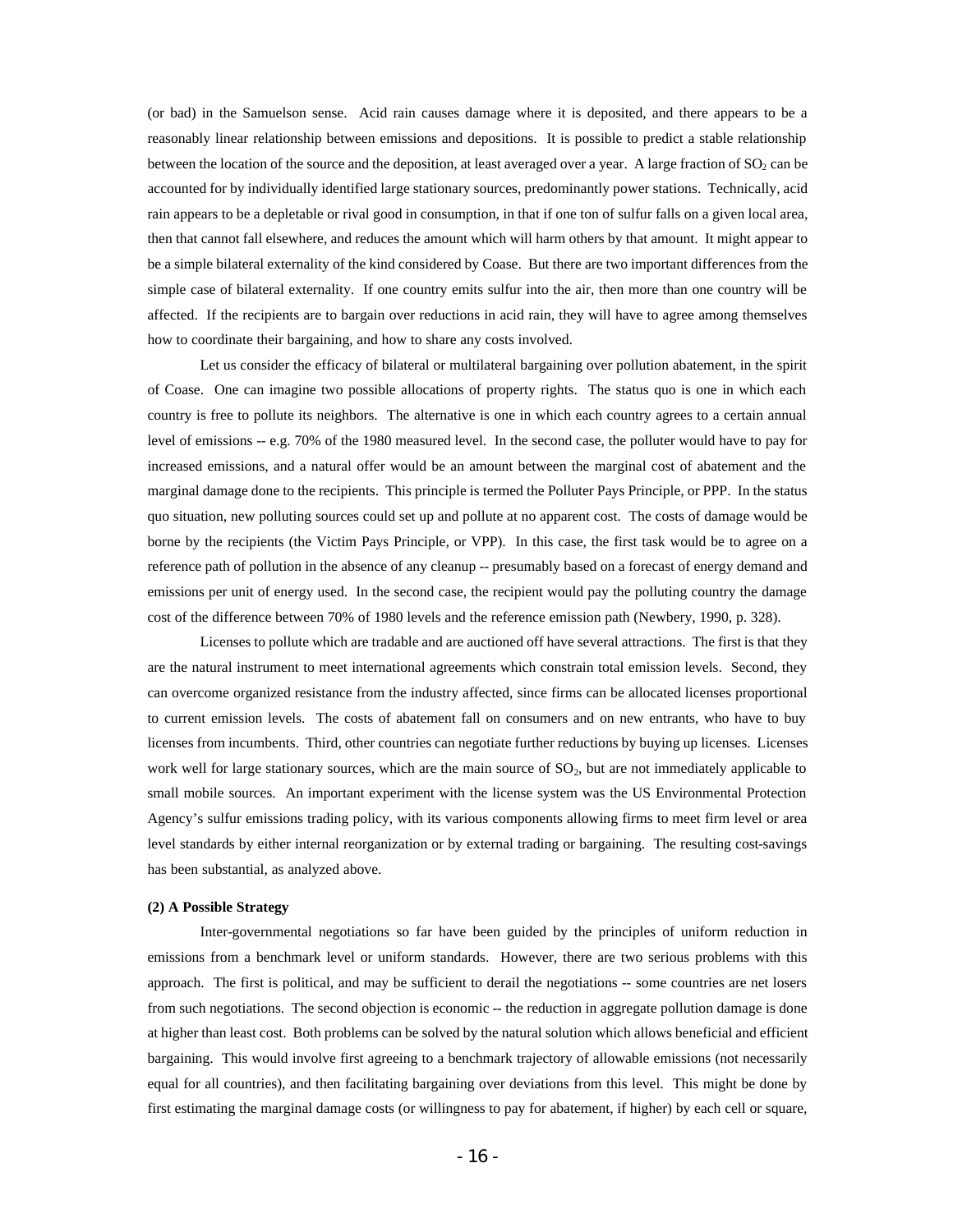then calculating the appropriate cost sharing formula for the group of countries affected by polluter  $j$ . Thus for country  $\hat{i}$  its share of the payments to polluter  $\hat{j}$  would be

$$
\boldsymbol{a}_{i} = M D_{i} \cdot t_{ij} / \sum_{k} M D_{k} t_{kj}
$$

The recipients would then appoint a negotiator with power to levy charges on recipients proportional to these cost fractions, up to the total damage level. The negotiator could then bribe the polluting country to make additional reductions.(Newbery, 1990, p.334). The current tax rate would be the amount offered by the recipient negotiator. The main problem is that flue gas desulfurization (FGD) requires a large fixed investment to amortize over up to 40 years and thus requires the investor to calculate the future benefits of installation. If these future benefits are uncertain, then abatement may be deferred. It would pay the recipient negotiator to offer formal contracts, possibly indexed to recipient GNP, in order to reduce uncertainty and thus induce greater abatement for the same cost.

#### **V. Summary and Conclusion**

Even though not enough time has passed since its enactment, the  $SO<sub>2</sub>$  allowance program of the US provides useful lessons and serves as a benchmark against which other pollution control and market-based programs can be compared ( McLean, 1996, p.149). Following are the lessons learned from the experience of US SO2 allowance trading program:

First, actions prior to program design are important. Market-based instruments are tools to solve problems, but first the problem must be defined, goals set, and the economic, social, and environmental implications of alternative solutions should be evaluated. The public's acceptance of and support for proposed solutions should also be assessed.

Second, the design of the program is critical because it determines whether effective and efficient implementation is possible. The goals and responsibilities should be clearly stated, and there should be unequivocal consequences for not complying or for delaying implementations. From the beginning of the program the emissions from all potentially affected sources should be accounted for and a maximum allowable emissions level, the cap, should be established and sustained. Accurate measurement of emissions is the key to environmental accountability, market credibility, and operational flexibility. Allowance allocation is primarily a political process, not an environmental one. Overall, the design should be simple.

Third, in implementing the program, the government should stay focused on achieving the goals in the legislation, resolving issues promptly, and improving operational efficiency. The government should refrain from trying to participate in, control, or fine tune the market, particularly since many changes, such as restructuring, may occur outside the regulator's domain.

It is hard to imagine any politically acceptable policy that assigns varying reduction requirements to specific countries based on the results of large scale source-receptor modeling in Northeast Asia at this time. It is even harder to imagine the political acceptability of ambient-based trading which theoretically would be more efficient than the emissions trading program adopted in the US. Thus, emissions trading, while only a crude substitute for ambient trading, is more politically feasible and is at least as effective as ambient targeting. The question is how to devise a mechanism to introduce a cost-effective market-based emission trading mechanism in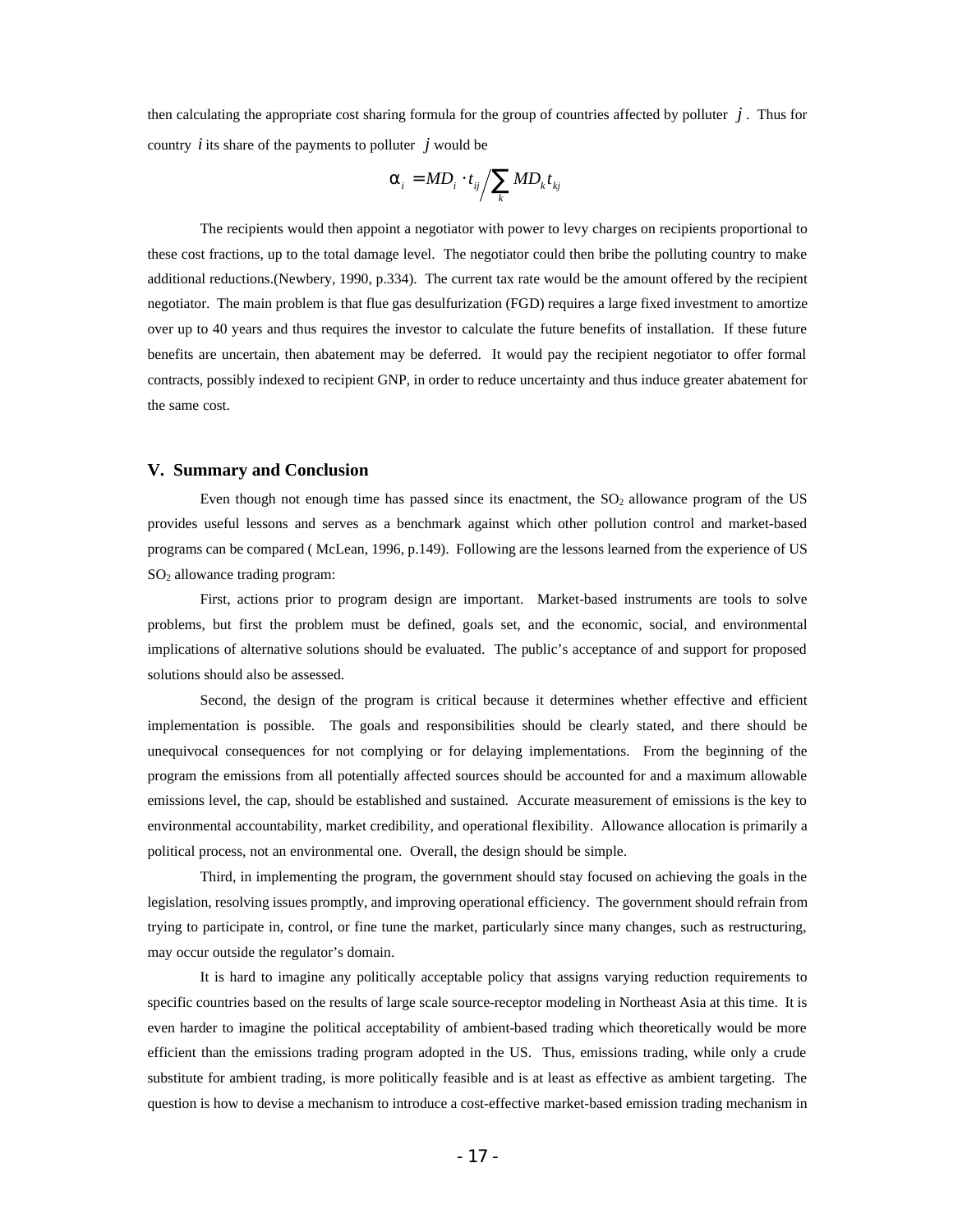Northeast Asia.

The concept of joint implementation  $(J)$  -- or activities implemented jointly -- now appears within the policy frameworks of a number of international conventions. These include the Framework Convention on Climate Change (FCCC), the Biodiversity Convention, the Montreal Protocol, and the Convention on Long-range Transboundary Air Pollution (CLRTAP). The general intention under each of these initiatives is to develop mechanisms which allow two or more parties to meet their obligations to the conventions through activities implemented jointly. The main argument for such a procedure has been from economic efficiency: the costs of transboundary pollutants abatement might be lowered by seeking out the least cost options first, irrespective of geographical boundaries. Climate change is a problem that may be even more amenable to market-based solutions than acid rain, mainly because greenhouse gas emissions do not cause local and regional "hot spots" which need to be guarded against. To slow the overall greenhouse effect, it may be better to concentrate on the total set of greenhouse gases and to identify the strategies that would reduce total global warming potential the soonest, rather than focusing on individual greenhouse gases.

While Europe and the US found ways to control transboundary transportation of sulfur dioxide, they are struggling to cope with the global warming problem, which is technically and politically more difficult and problematic than the acid rain problem. Northeast Asia is in an infant stage in establishing a regional cooperative institution comparable to that of Europe now. So the first task to the Northeast Asian countries is to establish a permanent cooperative body which would deal with transboundary problems in Northeast Asia or in the Asia-Pacific region, if it is a more proper geographical boundary. Then some kind of conventions and protocols will be derived based on the agreed total emission limit in the region, and specific 'countries' reduction targets will be negotiated. Perhaps an integrated approach to all transboundary pollutants including  $SO_2$ , NOx, and  $CO_2$ could be more cost-effective because all the transboundary problems are not properly dealt with in this region yet..